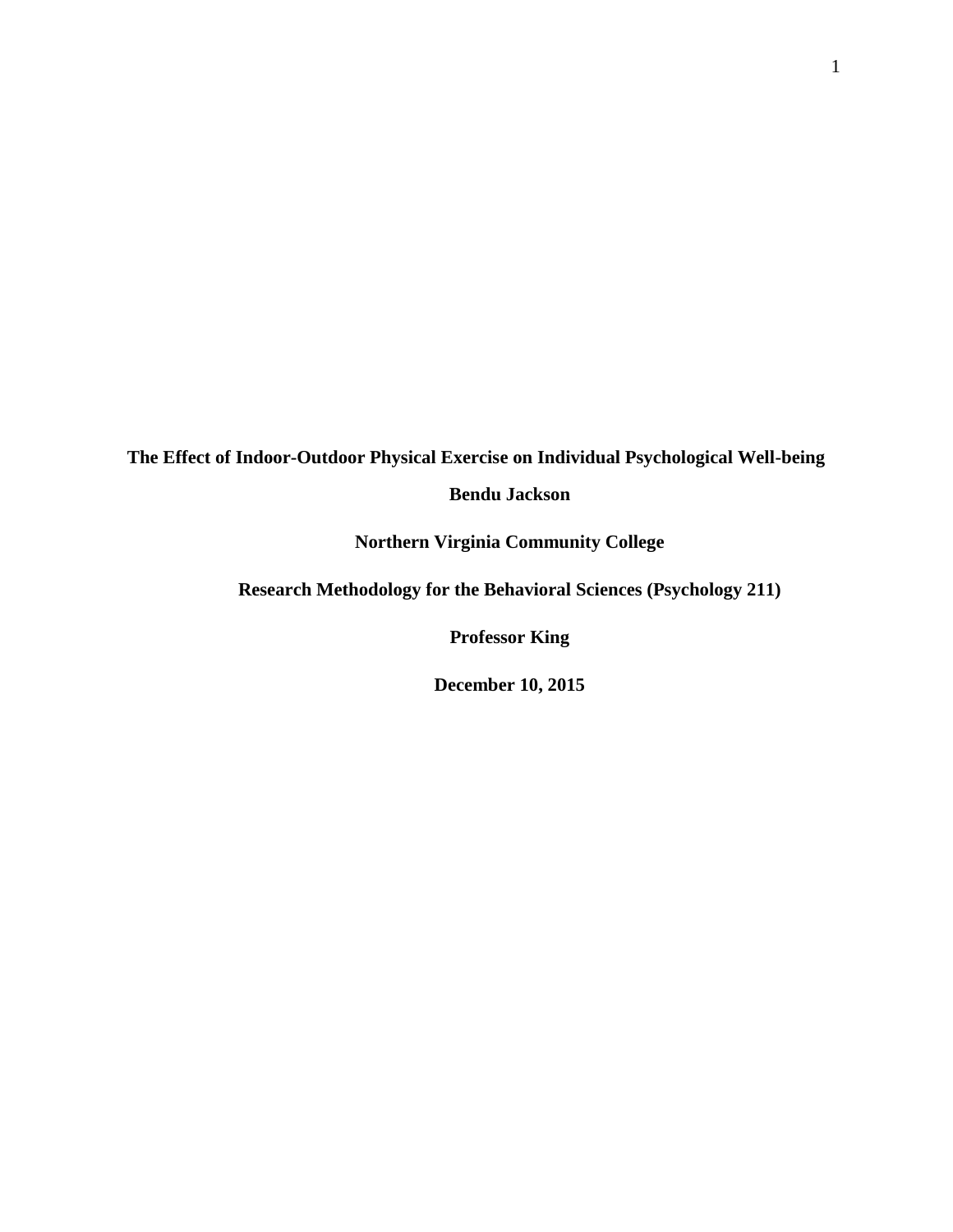#### **Abstract**

Exercise has been proven to greatly effect an individual's overall physiology. It has been proven to improve a person's cardiovascular health, cardiorespiratory endurance, prevent strokes, prevent some cancers, and osteoporosis. However, there is not much known about how exercise effects one's psychological well-being. Over forty million of the population suffers from some form of decreased psychological well-being. The purpose of this research is to determine if introducing exercise into an individual's day to day life will prove to be effective and improve the person's overall psychological well-being. A phenomenological design was used for this study. The experiment was conducted during a period of three weeks and ten people participated. They were given two questionnaires to fill out. One at the beginning of the study and another after the three weeks. The hypothesis was supported by the data collected after the three weeks. The researcher believes that a before-after experimental design should be used for a more accurate understanding of the effects of exercise on an individual's psychological wellbeing.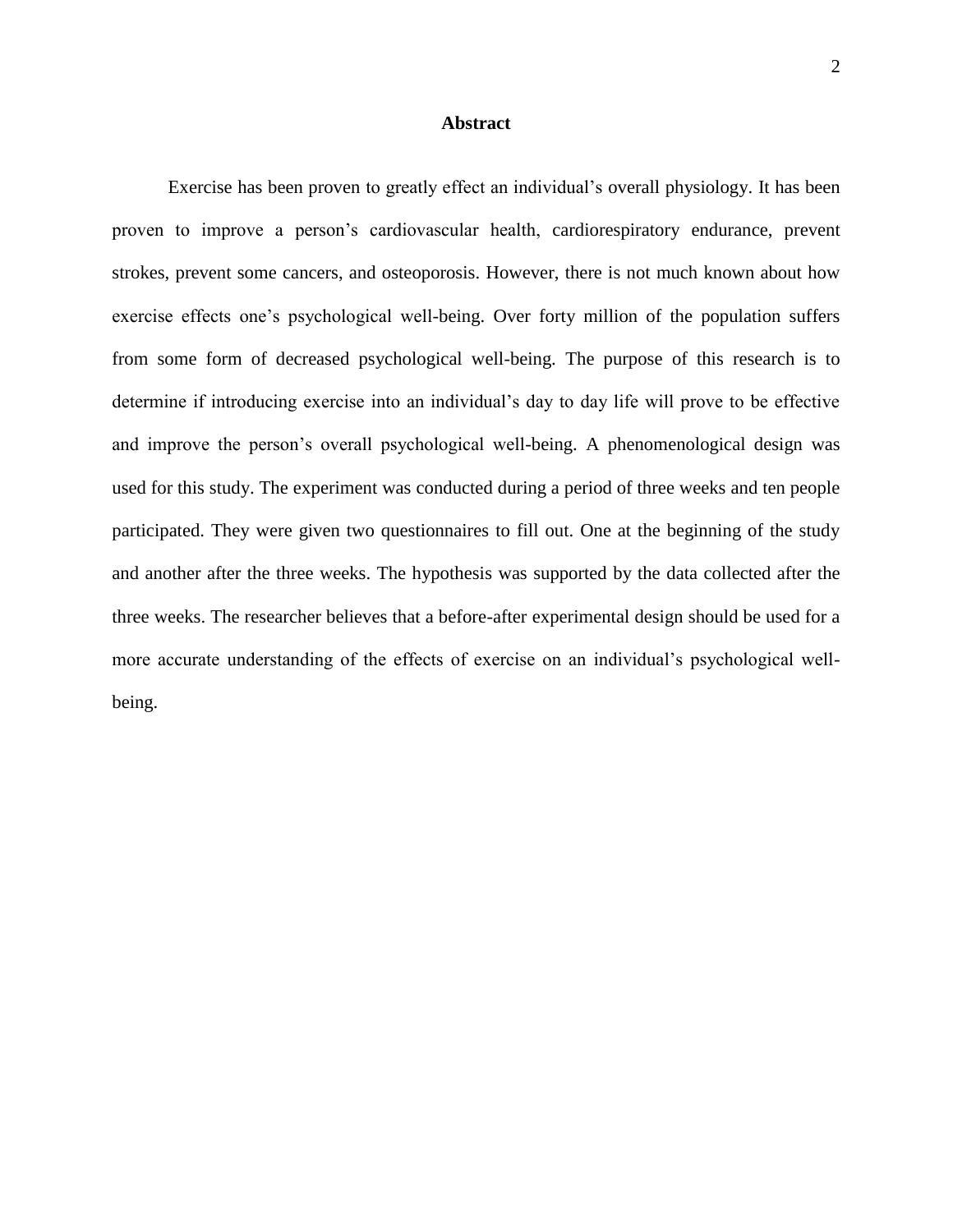# Table of Contents

| The Effect of Indoor-Outdoor Physical Exercise on an Individual's Self-Esteem  12   |  |
|-------------------------------------------------------------------------------------|--|
| The Effect of Indoor-Outdoor Physical Exercise on an Individual's Stress Levels  13 |  |
|                                                                                     |  |
|                                                                                     |  |
| The Effect of Indoor-Outdoor Physical Exercise on an Individual's Mood Levels  15   |  |
|                                                                                     |  |
|                                                                                     |  |
|                                                                                     |  |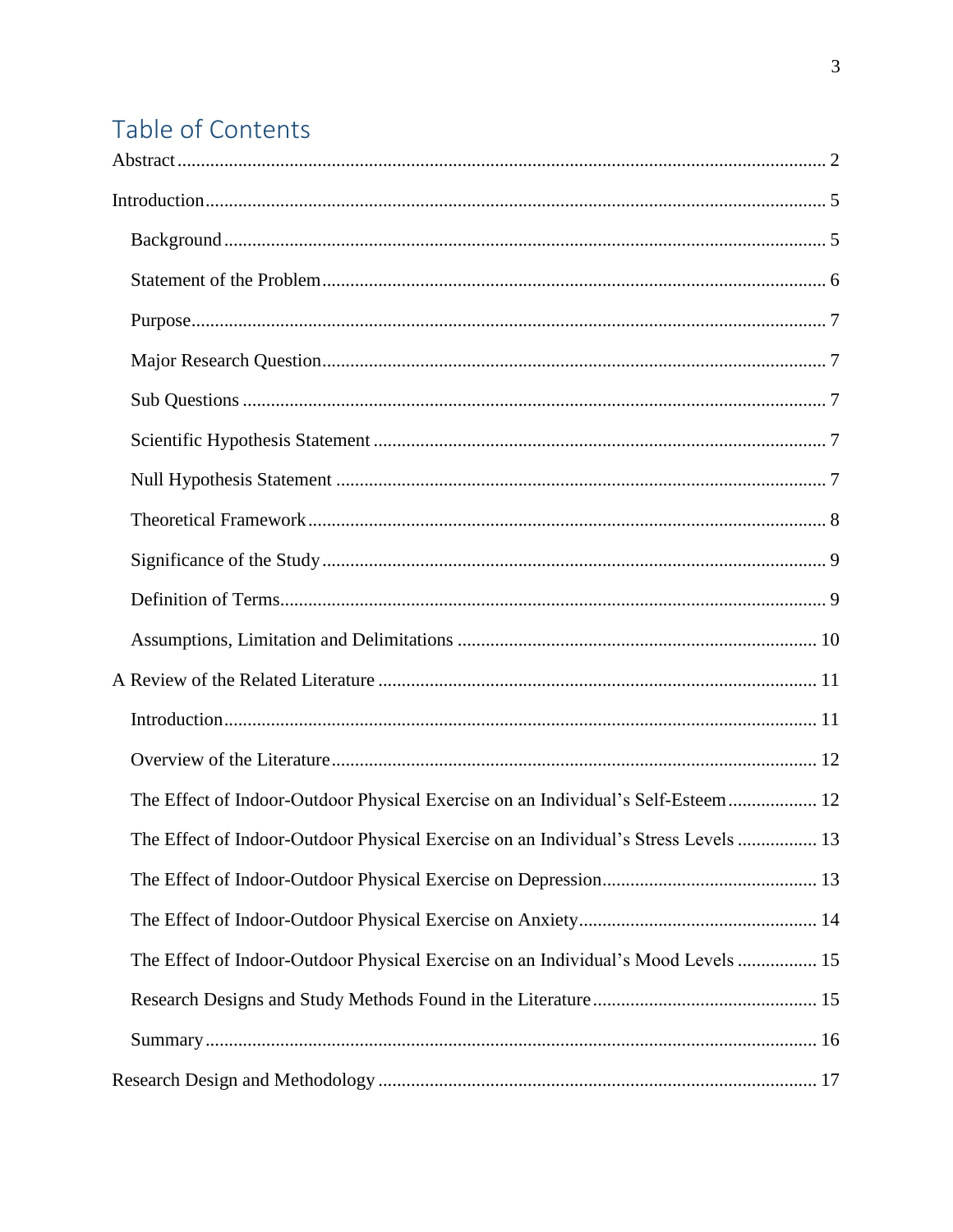| References                                                                          | 27 |
|-------------------------------------------------------------------------------------|----|
|                                                                                     |    |
|                                                                                     |    |
|                                                                                     |    |
| Questionnaire #1: The Effect of Indoor-Outdoor Physical Exercise on an Individual's |    |
|                                                                                     |    |
|                                                                                     |    |
| Questionnaire #2: The Effect of Indoor-Outdoor Physical Exercise on an Individual's |    |
|                                                                                     |    |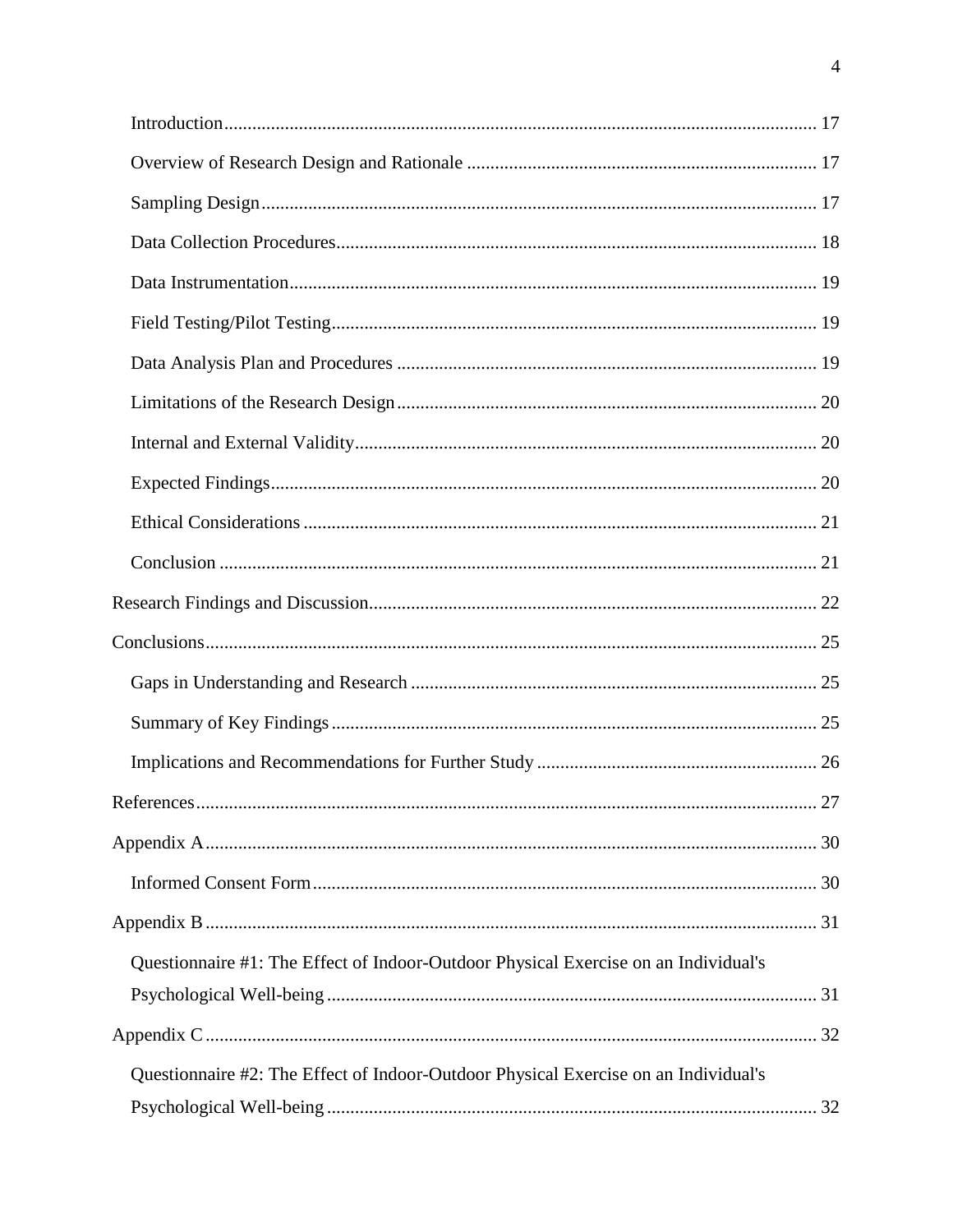# **Chapter 1: Introduction**

#### <span id="page-4-0"></span>**Introduction**

Exercise has been proven to have numerous amount of physiological benefits. It has shown to greatly improve cardiovascular health and cardiorespiratory endurance, prevent strokes, some cancers, and osteoporosis. However, there is still need for knowledge of the effects of physical exercise on an individual's well-being. This is a tragedy, because the world is in need of complementary treatment to psychotherapy and medication, to improve individual's psychological well-being.

#### <span id="page-4-1"></span>**Background**

Exercise has many known positive effects on the human physiology. According to the American College of Sports Medicine (ACSM), *"Every US adult should accumulate 30 minutes or more of moderate-intensity physical activity on most, preferably all, days of the week"* (Scully, Kremer, Meade, Graham, & Dudgeon, 1998, p.111). Exercising on a regular basis has been proven to lower the risks of stroke, heart attack, some cancers, osteoporosis, and improve cardiovascular and cardiorespiratory functioning.

However, there is still more to be known of the effects on an individual's psychological well-being. Psychological well-being is the overall mental health of an individual's life. This includes an individual's stress level, mental illness, and self-image. This paper will hopefully bridge the gap between psychological well-being and physical exercise.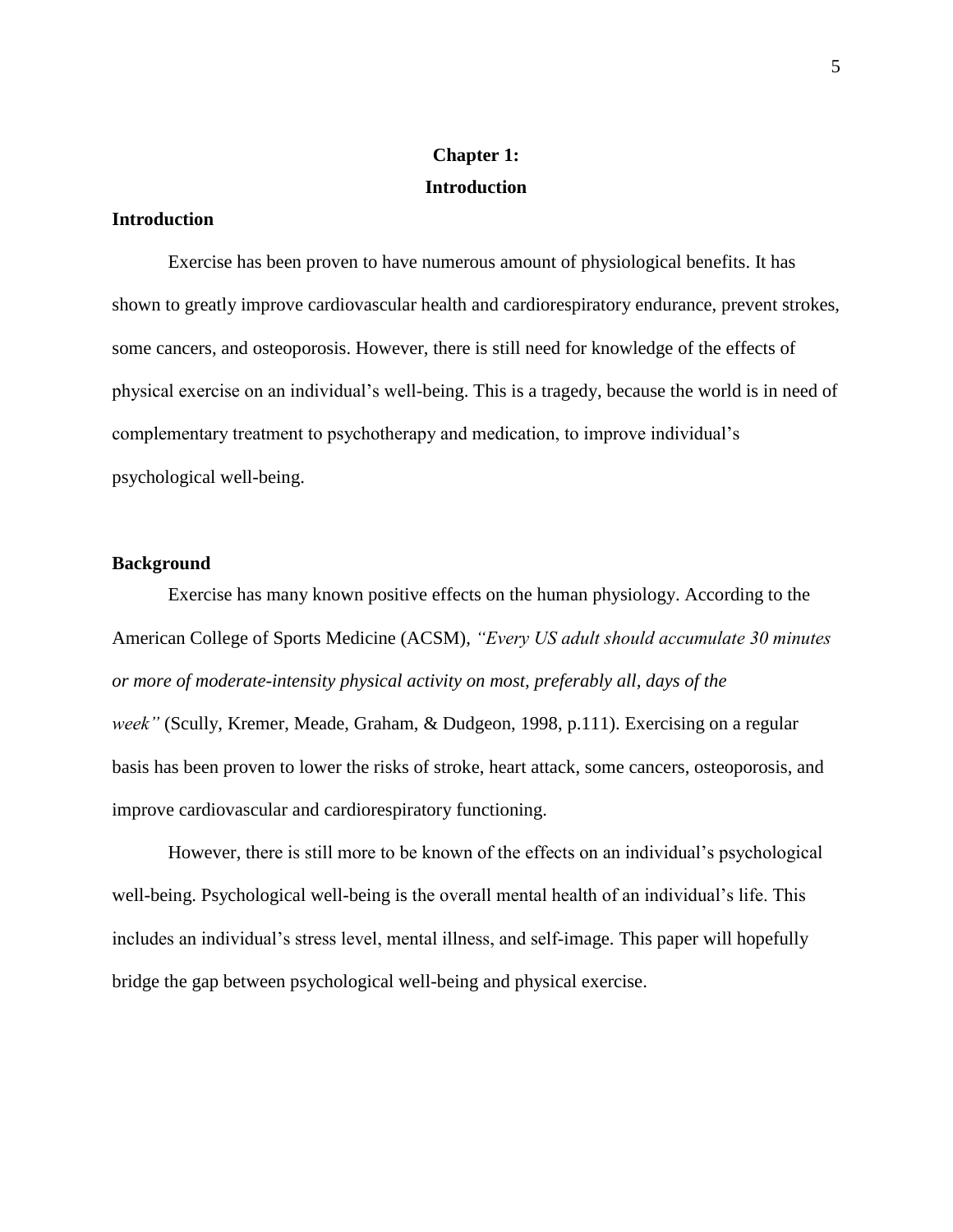#### <span id="page-5-0"></span>**Statement of the Problem**

According to the National Institute of Mental Health, there are 43.8 million adults aged 18 or older living with some sort of mental illness in the United States (National Institute of Mental Health, 2015). *"This represents 18.5 percent of all U.S. adults"* (National Institute of

Mental Health, 2015). That number does not include those who refuse to seek treatment.

In 2011, the U.S. Centers for Disease Control and Prevention (CDC) reported that antidepressant use in the United States has increased nearly 400% in the last two decades, making antidepressants the most frequently used class of medications by Americans ages 18-44 years. By 2008, 23 percent of women ages 40–59 years were taking antidepressants (Levine, B 2013).

Suicide rates have also increased significantly in the last ten years; about 28 percent (Levine, B 2013). These numbers are alarming.

Due to the daily pressures of life, there has been a significant decrease in psychological well-being in the United States. More and more people are stressed out about life, have low energy, and are dealing with mental illness. Some people seek the help of psychologists and psychiatrists and some do not. Although, medication is effective, prescription medication is not the end all be all. That is where exercising comes into play. It can complement psychotherapy, drug therapy, and other forms of therapy to increase energy, decrease stress, and decrease the symptoms of mental illnesses.

Exercise is a physical activity that is planned, structured, and repetitive intended to improve overall well-being. Exercise has been proven to improve physiological well-being. It has been proving to decrease blood pressure levels, increase endurance, improve cardiovascular health, and cardiorespiratory endurance. While doing this research project, exploring whether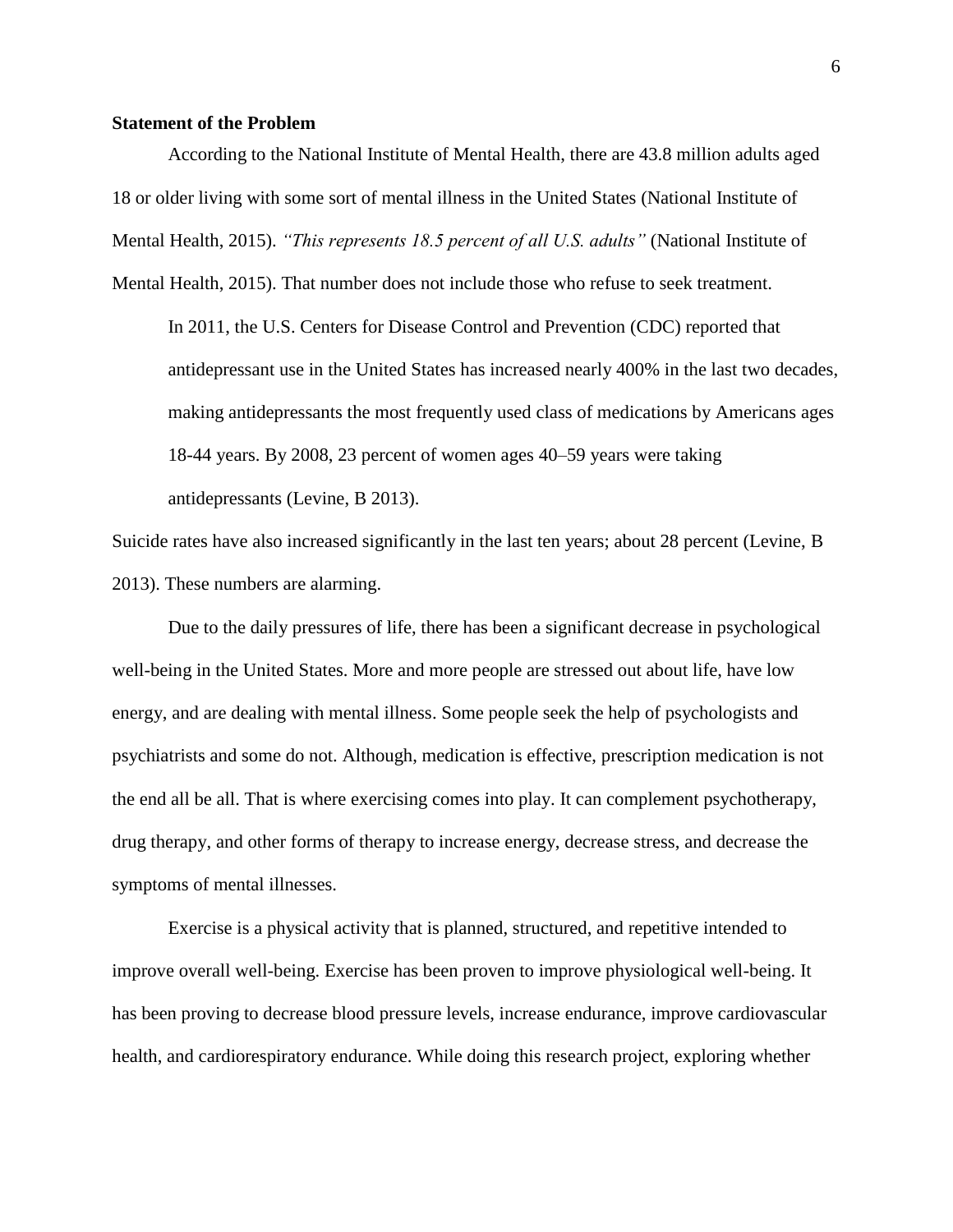exercise incorporated into a person's day to day life will prove to be effective and improve the person's overall psychological well-being.

#### <span id="page-6-0"></span>**Purpose**

The purpose of this research is to determine if introducing exercise into an individual's day to day life will prove to be effective and improve the person's overall psychological wellbeing.

#### <span id="page-6-1"></span>**Major Research Question**

Does exercise improve an individual's overall psychological well-being?

#### <span id="page-6-2"></span>**Sub Questions**

- 1. What impact will exercising have on an individual's self-esteem?
- 2. Will physical exercise improve an individual's stress levels?
- 3. How does physical exercise improve symptoms of depression and anxiety?
- 4. Does physical exercise elevate mood levels?

## <span id="page-6-3"></span>**Scientific Hypothesis Statement**

Indoor-outdoor physical exercise will have a positive effect on an individual's psychological

well-being.

#### <span id="page-6-4"></span>**Null Hypothesis Statement**

<span id="page-6-5"></span>Indoor-outdoor physical exercise will have no effect on an individual's psychological well-being.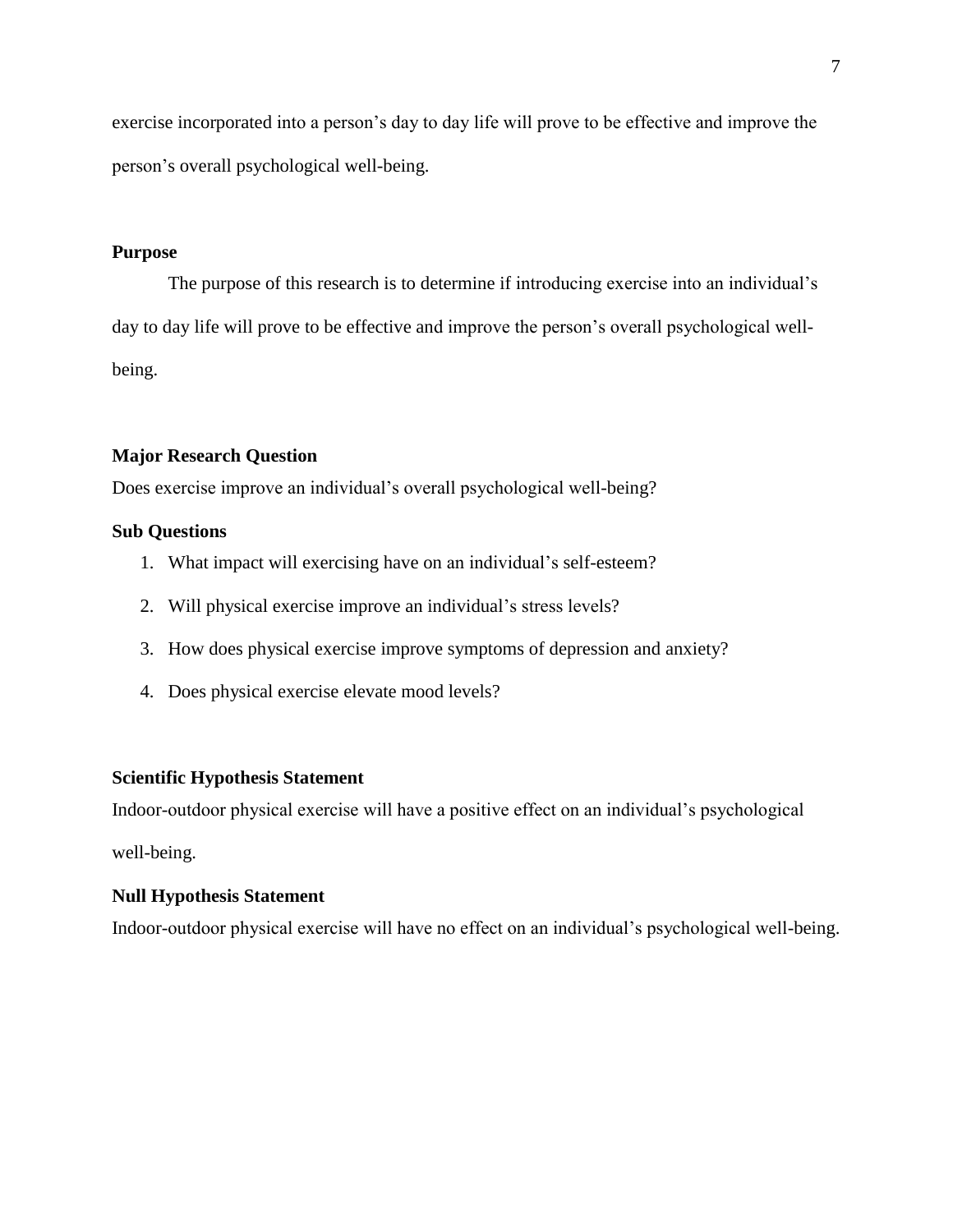#### **Theoretical Framework**

There are countless studies of the benefits of physical activity and exercise on physiology. Whether that be how it aids in improving cardiovascular health, cardiorespiratory endurance, some cancers or bone density. However, due to the recent increase in mental illnesses, there has been a growing interest on how physical exercise improves psychological well-being. Psychological well-being is an umbrella term, which includes depression, anxiety, stress, mood, and self-esteem.

<span id="page-7-0"></span>Individuals with depression, tend to be less active than healthy average adults (Kravitz, 2015). So, it is crucial for individuals with depression to exercise. Kravitz found that aerobic and anaerobic exercise are the most effective in producing anti-depressive effects on those with depression (Kravitz, 2015). Studies have shown, individuals suffering from anxiety benefit the most from physical exercise. Even short bursts of 5 minutes of aerobic exercise has been known to stimulate anti-anxiety effects (Kravitz, 2015). There are still many unknowns of the effect of physical exercise on stress, mood, and self-esteem. Kravitz found, exercise is more of a preventative intervention in managing stress as opposed to a corrective intervention and that the more aerobically fit an individual is, the better they manage stress (Kravitz, 2015). Mood is affected by countless reasons. Aerobic and anaerobic exercise has been known to improve mood levels; however, it is hard to pin point the effect of exercise on an individual's mood level. Researchers have had trouble studying the effects of self-esteem and physical exercise, because it differs from person to person. Some people's self-esteem are dependent on their outward appearance, while others are not. A person might have an ideal body type, yet have negative feelings towards their bodies. Other's self-esteem may come from how well there doing in life, the validation of the opposite or same sex liking them, or their academics.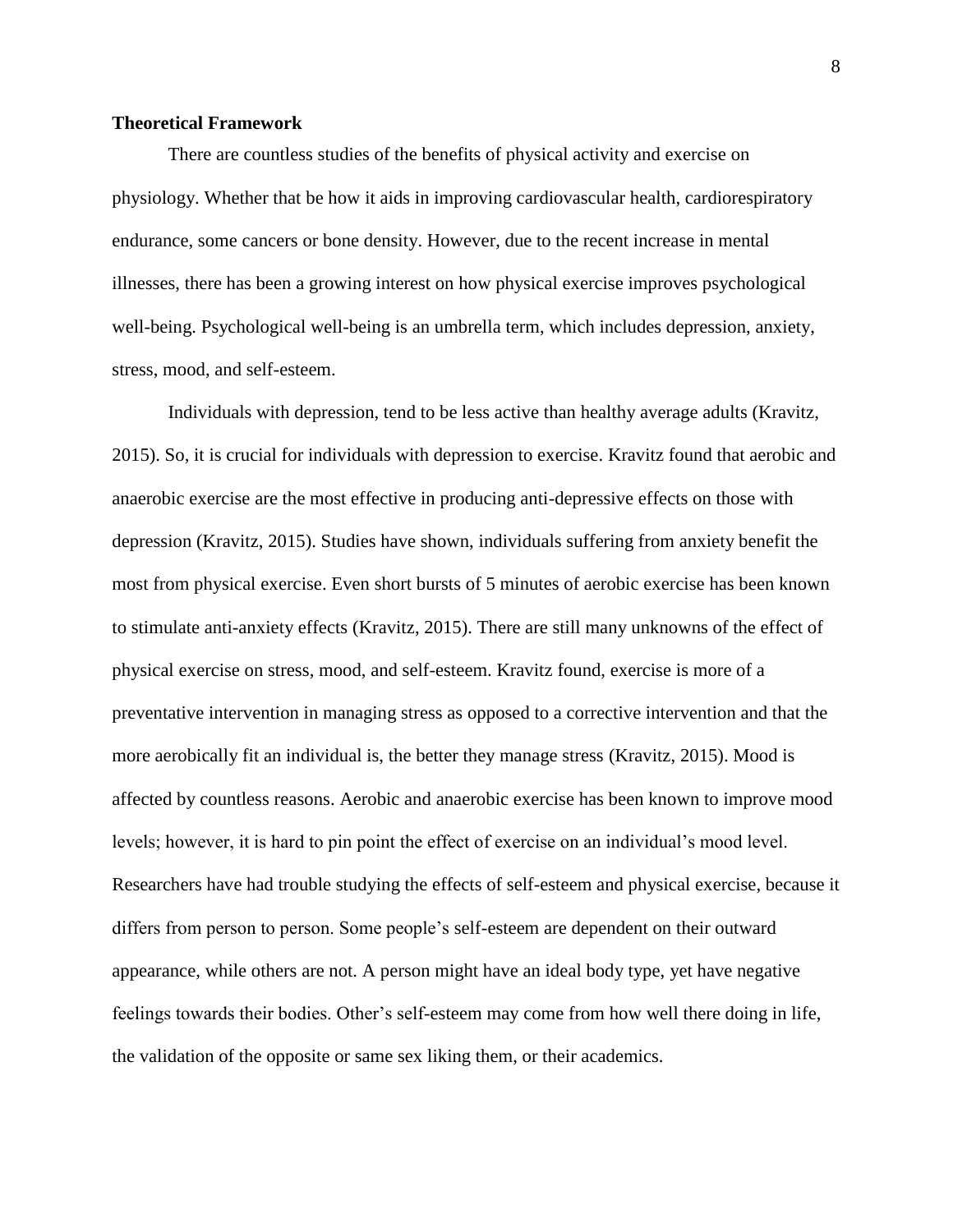#### **Significance of the Study**

Eighteen percent of the population suffer from some sort of mental illness. By conducting this study, researchers can better understand the relationship between exercise and psychological well-being. Too many people are suffering in silence, because they do not want to get proper treatment. Or, because therapy and medication is not helping. This study will hopefully demonstrate that the benefits of exercising is not only physical, but psychological.

### <span id="page-8-0"></span>**Definition of Terms**

- **Psychological Well-being-** is the overall mental health of an individual's life, which includes an individual's stress level, psychological health, mood, and self-esteem.
- **Exercise-** planned, structured, and repetitive physical activity that is performed in order to become stronger, healthier, and improve overall well-being (World Health Organization, 2015).
- **Anxiety-** is a mental disorder characterized by intense, excessive, and persistent worrying and fear about the future, social situations, school, work, and family and friends.
- **Depression-** is a mood disorder characterized by overwhelming sadness and loss of interest (Mayo Clinic, 2015).
- **Mood-** a feeling or state of mind.
- **Stress-** physical or emotional response to internal or external stimuli.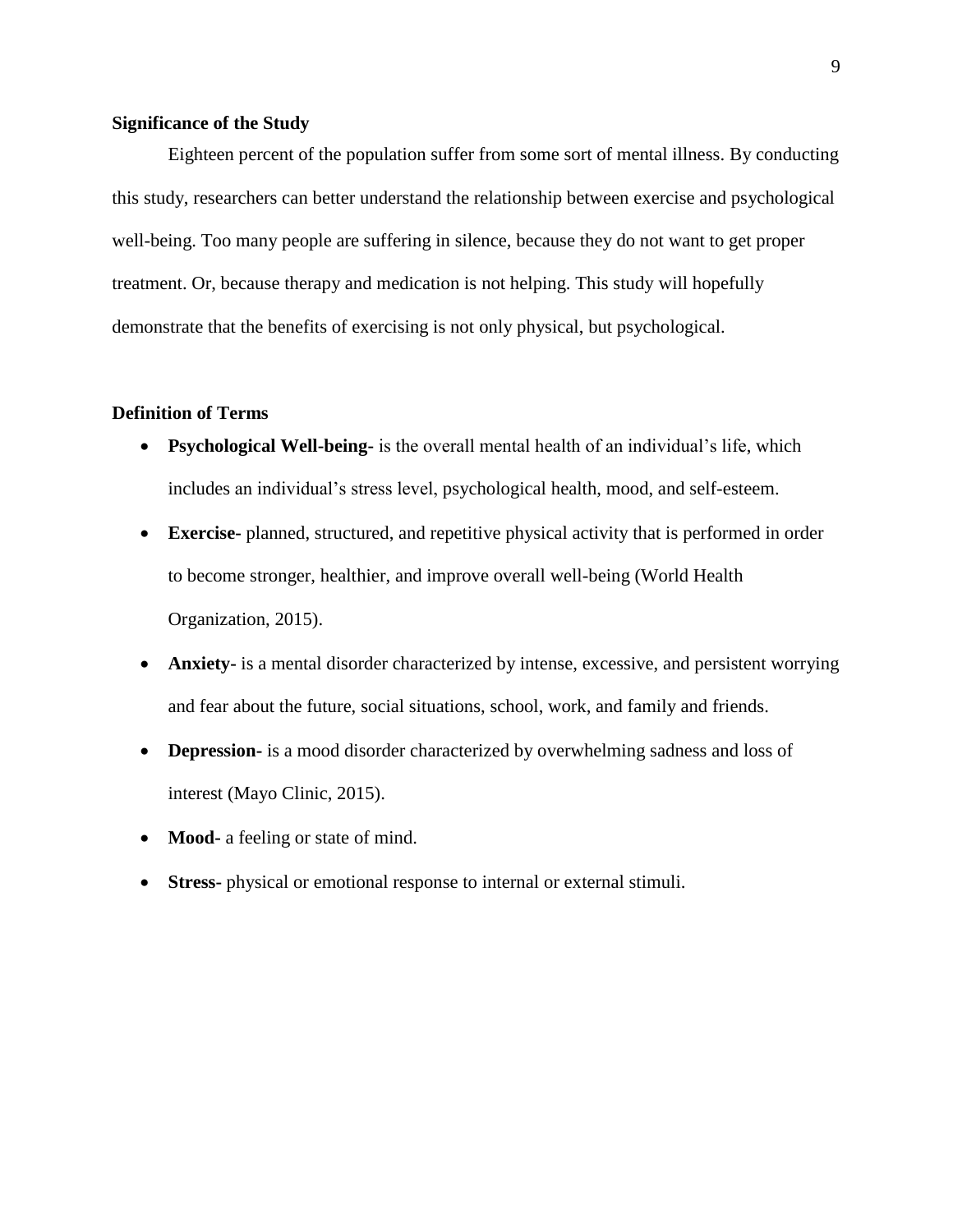# **Assumptions, Limitation and Delimitations**

# <span id="page-9-0"></span>**Assumptions**

 Psychological well-being is an umbrella term that includes an individual's stress level, mental illness, and self-image.

# **Limitations**

- Some participants may provide false information.
- Some participants may not exercise.
- The sample may inadequately represent the population.
- External factors such as school, work, weather, and family obligations may interfere with a participant's ability to exercise.

# **Delimitations**

- Research study is based on individuals on Facebook.
- Participants in this study are eighteen years of age or older.
- Research study tests the effect of indoor-outdoor physical exercise on an individual's psychological well-being.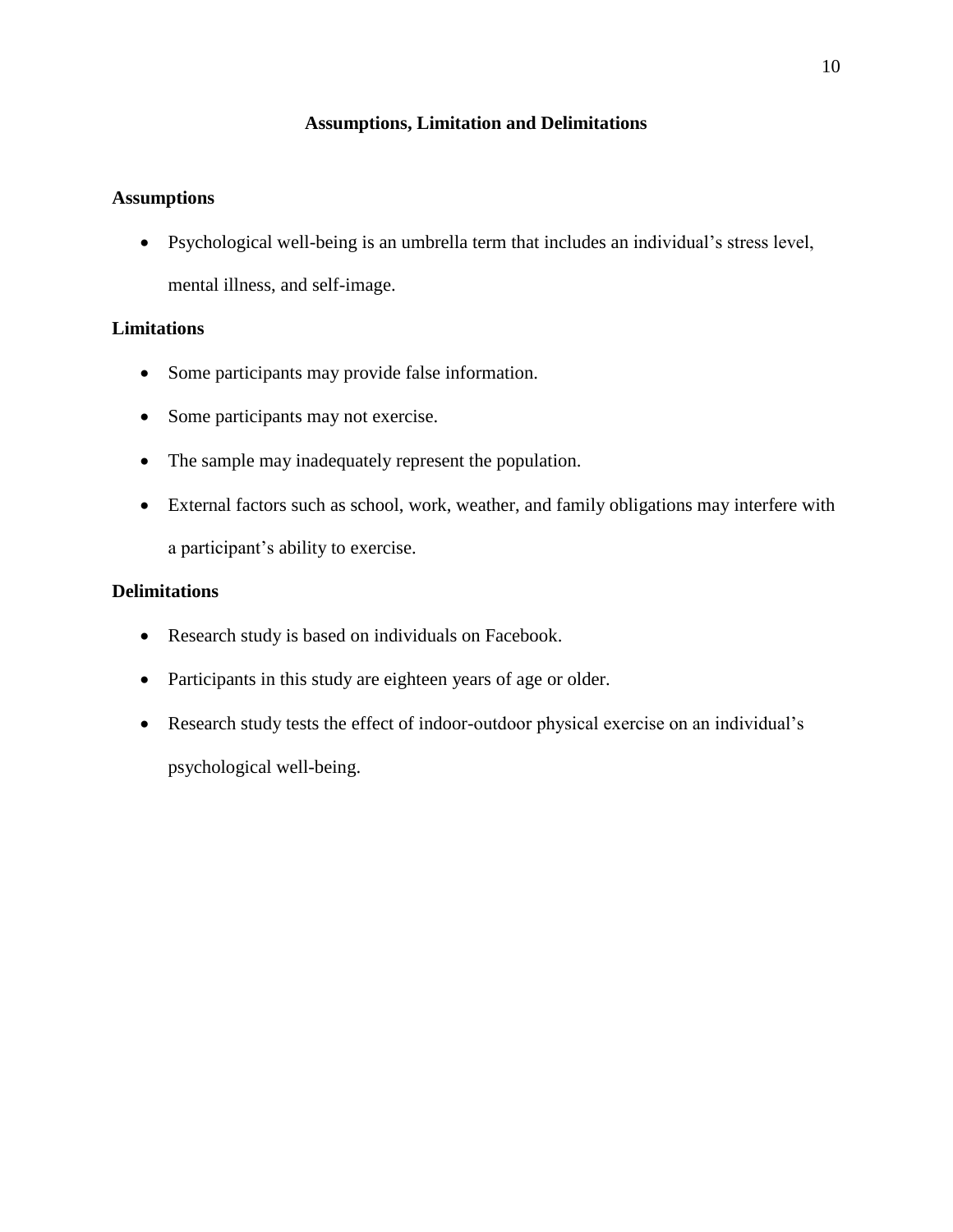#### **Chapter 2:**

# **A Review of the Related Literature**

# <span id="page-10-1"></span><span id="page-10-0"></span>**Introduction**

Almost anyone can do some form of exercise. It has no side effects, when properly done, except for the occasional soreness, there is also no stigma behind exercising, and no one is going to advise another individual to stop exercising unless that person is injured or have a disorder like anorexia or bulimia. With this being said, exercise is one of the most under use forms of therapy. Most people want quick fixes and turn to diet pills, plastic surgery, or wraps; knowing those things will not fix their insides.

The Centers of Disease Control and Prevention (CDC), recommends exercising for 2 hours and 30 minutes per week of moderate-intensity aerobic activity (Walking, water aerobics, and dancing ) or 1 hour and 15 minutes per week of vigorous-intensity aerobic activity (Running, playing basketball, and swimming laps ). Exercising has many benefits, from aiding in reducing the risk of heart diseases and some cancers to improving overall physiological well-being. Countless of studies that prove this to be true. However, there is still a need for research to prove this to be true for psychological well-being. During the last decade, there has been a significant decrease of psychological well-being in America. (Centers of Disease Control and Prevention, 2015)

Suicide rates, mental illness in the population, and daily pressures of life, have all increased at an alarming rate. Many people are constantly stressed, suffer from anxiety, depression, low self-esteem, and decreased mood levels that it is alarming. For example, 43 million adults are living with some sort of mental illness in the United States (National Institute of Mental Health, 2015). Putting this number into perspective, that is the population of California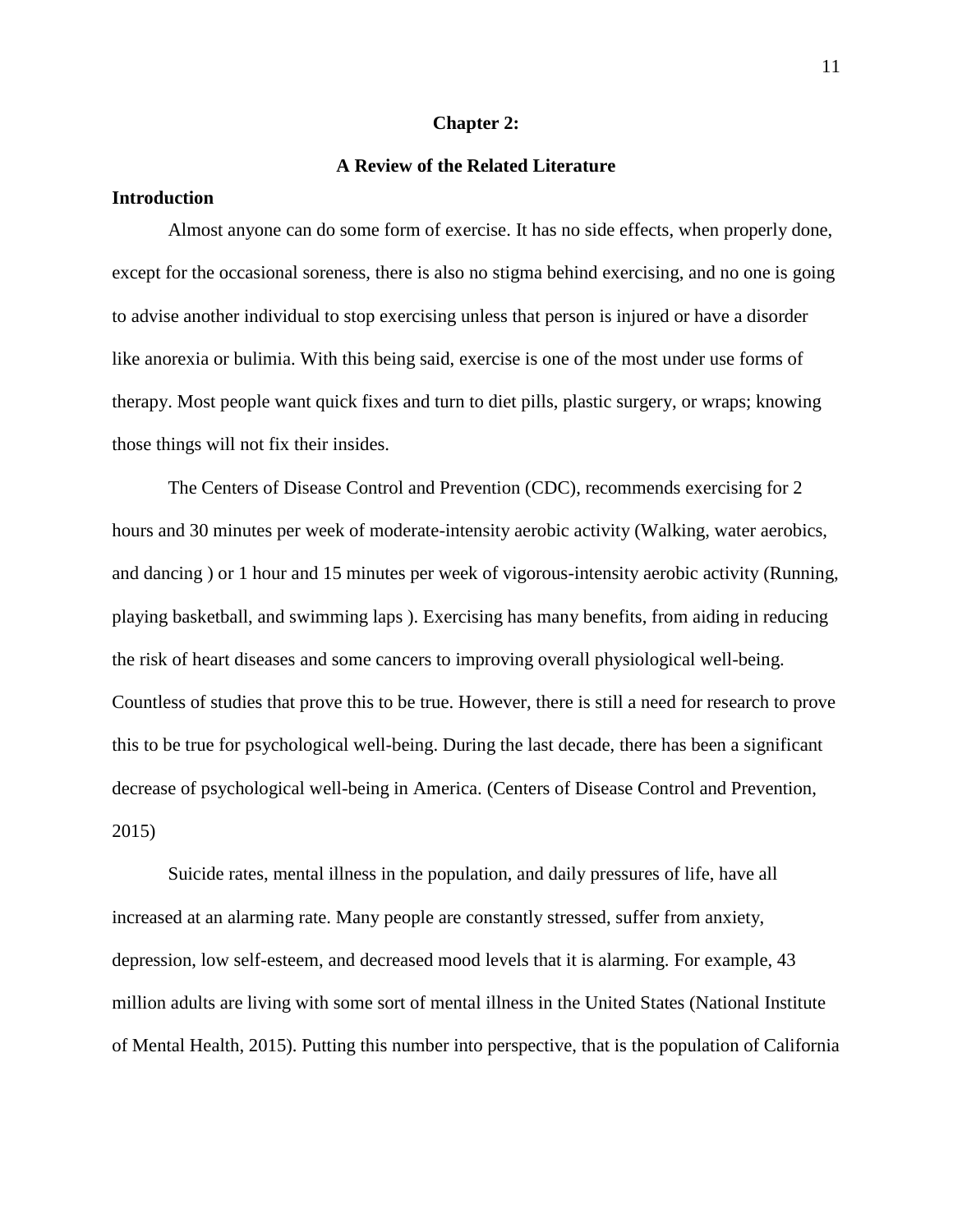and Massachusetts combined. This is where exercise comes into play. Hopefully, it will have the same effect on psychological well-being as it does on the physiological well-being.

#### <span id="page-11-0"></span>**Overview of the Literature**

The purpose of this research project is to determine if introducing exercise into an individual's day to day life will prove to be effective and improve the person's overall psychological well-being. Overall the literature on the effects of exercise on psychological wellbeing all come to the same consensus that anaerobic and aerobic exercises are essential to overall physiological well-being and both have a positive and negative effect on psychological wellbeing. However, they all have varying opinions on to the extent of the effects on psychological well-being. Some state there is no notable change until after a month, while others state that an individual notices changes in a day. Studies on this topic, all seem to have a variance of the same experimental design and ways of collecting data for this research.

#### <span id="page-11-1"></span>**The Effect of Indoor-Outdoor Physical Exercise on an Individual's Self-Esteem**

Self-esteem is said to be the starting point of an individual's psychological well-being. Low self-esteem is usually linked to poor health habits and many forms of mental illnesses (Fox, K. R. 2007, p.413). Exercise and self-esteem have a complex relationship because every individual is different. Many of the studies showed the exercises having both a positive and negative effects on self-esteem. Those suffering from low self-esteem using exercise to increase their self-esteem might exercise to the extreme, which may lead to other damaging disorders like anorexia and bulimia, or they can use it effectively. Others with normal self-esteem can have the same relationship with exercising. They either use it to the extreme, making them have a whole set of other problems or exercise can have a continuation of a positive effect.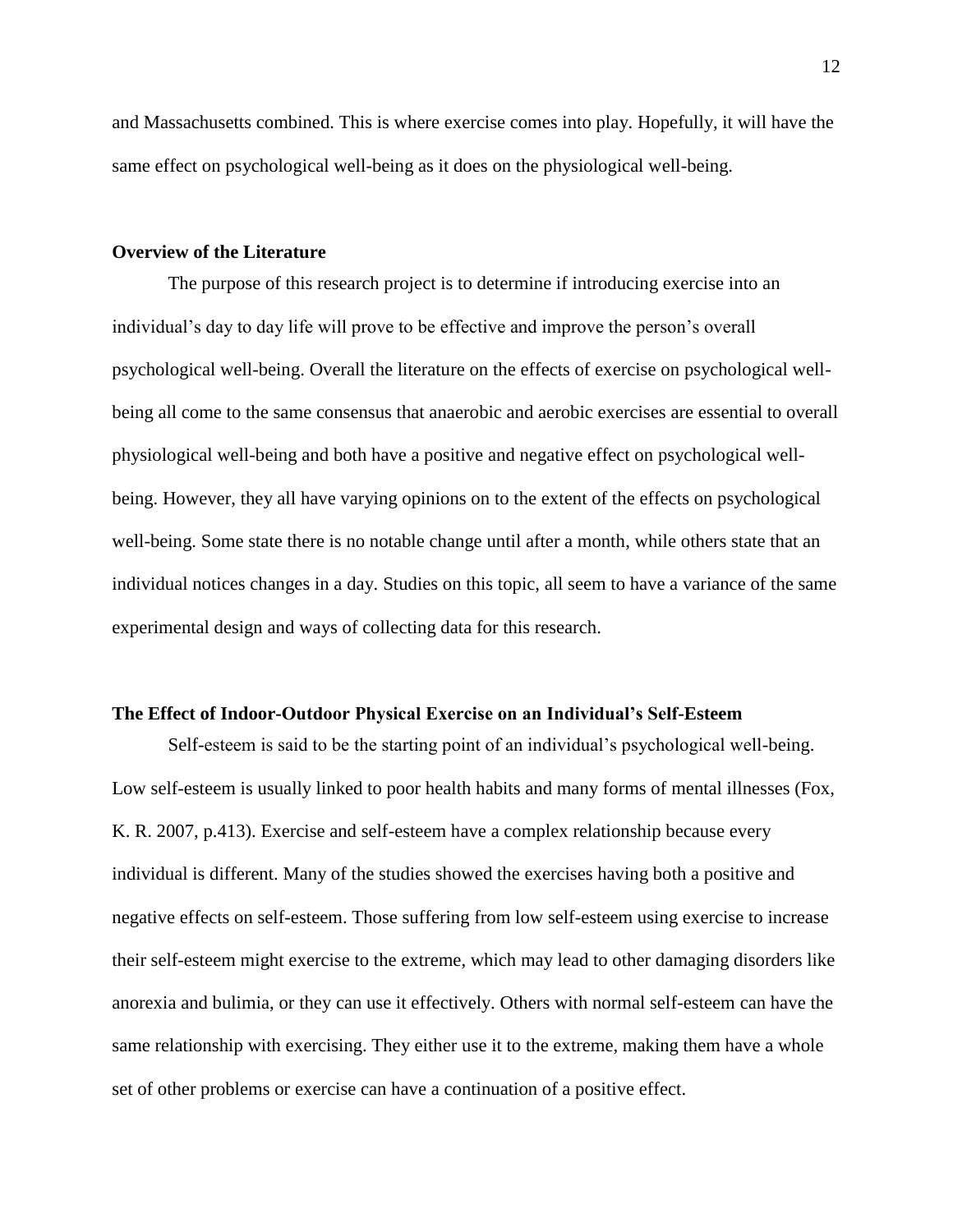#### <span id="page-12-0"></span>**The Effect of Indoor-Outdoor Physical Exercise on an Individual's Stress Levels**

Stress is the physical or emotional response to stressors (internal or external stimuli). These stressors may be acute (hassles) or chronic (bereavement), small in magnitude (standing in a long line), or traumatic (violent attack) (Matthew A. Stults-Kolehmainen and Rajita Sinha, 2014). Researchers have found a positive correlation between aerobic exercises and an individual's stress level. Studies show exercise as being a manager of stress instead of a corrective intervention. However, individuals, when stressed do not, feel the need to exercise nor want to exercise for that matter. While on the other hand, some individuals might use exercise as a stress reliever. Researchers still; however, have questions of how exercise chemically decreases stress levels.

#### <span id="page-12-1"></span>**The Effect of Indoor-Outdoor Physical Exercise on Depression**

Depression is a mood disorder characterized by overwhelming sadness and loss of interest (Mayo Clinic, 2015). Researchers have found, by the year 2020, depression will be second only to coronary heart disease as a cause of illness burden worldwide (Blumenthal et al., 2007, p. 2). However, they have hope for the future, since they are numerous studies on the relationship between exercise and depression, that those suffering from depression will use exercise as a form of complementary therapy to medication and psychotherapy. Studies from James A. Blumenthal, PhD, Michael A. Babyak, PhD, P. Murali Doraiswamy, MD, Lana Watkins, PhD, Benson M. Hoffman, PhD, Krista A. Barbour, PhD, Steve Herman, PhD, W. Edward Craighead, PhD, Alisha L. Brosse, PhD, Robert Waugh, MD, Alan Hinderliter, MD, and Andrew Sherwood, PhD research group, demonstrated that exercise is equally as effective as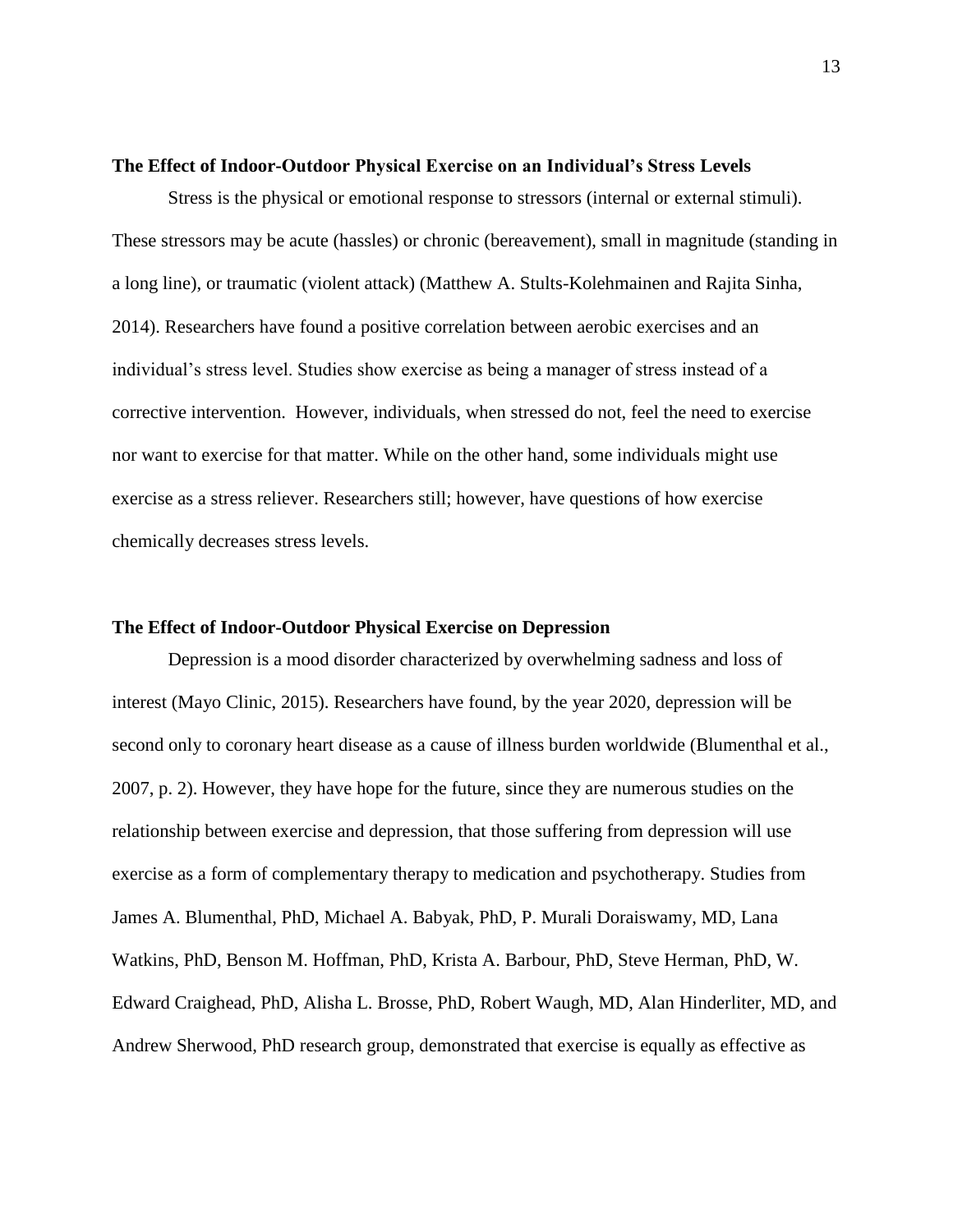antidepressant medication in reducing depressive symptoms in 156 older patients with Major Depressive Disorder (Blumenthal et al., 2007, p. 2).

When studied depression scores were higher among those with a sedentary lifestyle than among those exercising moderately (Hassmen, Koivula, & Uutela, 2000, p. 17). Those suffering from depression typically tend to not have a desire to exercise, due to their loss of interest in the basic functions of life and other human beings. Therefore, exercise is usually heavily recommended to those suffering from depression. Unlike the consensus of the effects of exercise and stress, researchers have found exercise to be both a preventative and corrective intervention. Also, both anaerobic and aerobic exercises, throughout the literature seem to have enormously positive effects on depression (Marco Aurélio Monteiro Peluso and Laura Helena Silveira Guerra de Andrade, 2005).

#### <span id="page-13-0"></span>**The Effect of Indoor-Outdoor Physical Exercise on Anxiety**

<span id="page-13-1"></span>Anxiety is a mental disorder characterized by intense, excessive, and persistent worrying and fear about the future, social situations, school, work, and family and friends. In terms of psychological well-being, exercise has the greatest effect on anxiety. Especially, in individuals who stayed on an aerobic exercise regime for 12-16 weeks. Researchers also found that even short burst of five-minute aerobic exercises stimulates antianxiety effects. (Fox, K. R. 2007, p. 413, Powers, .G. Asmundson, & J. Smits, 2015, and Kravitz, 2015).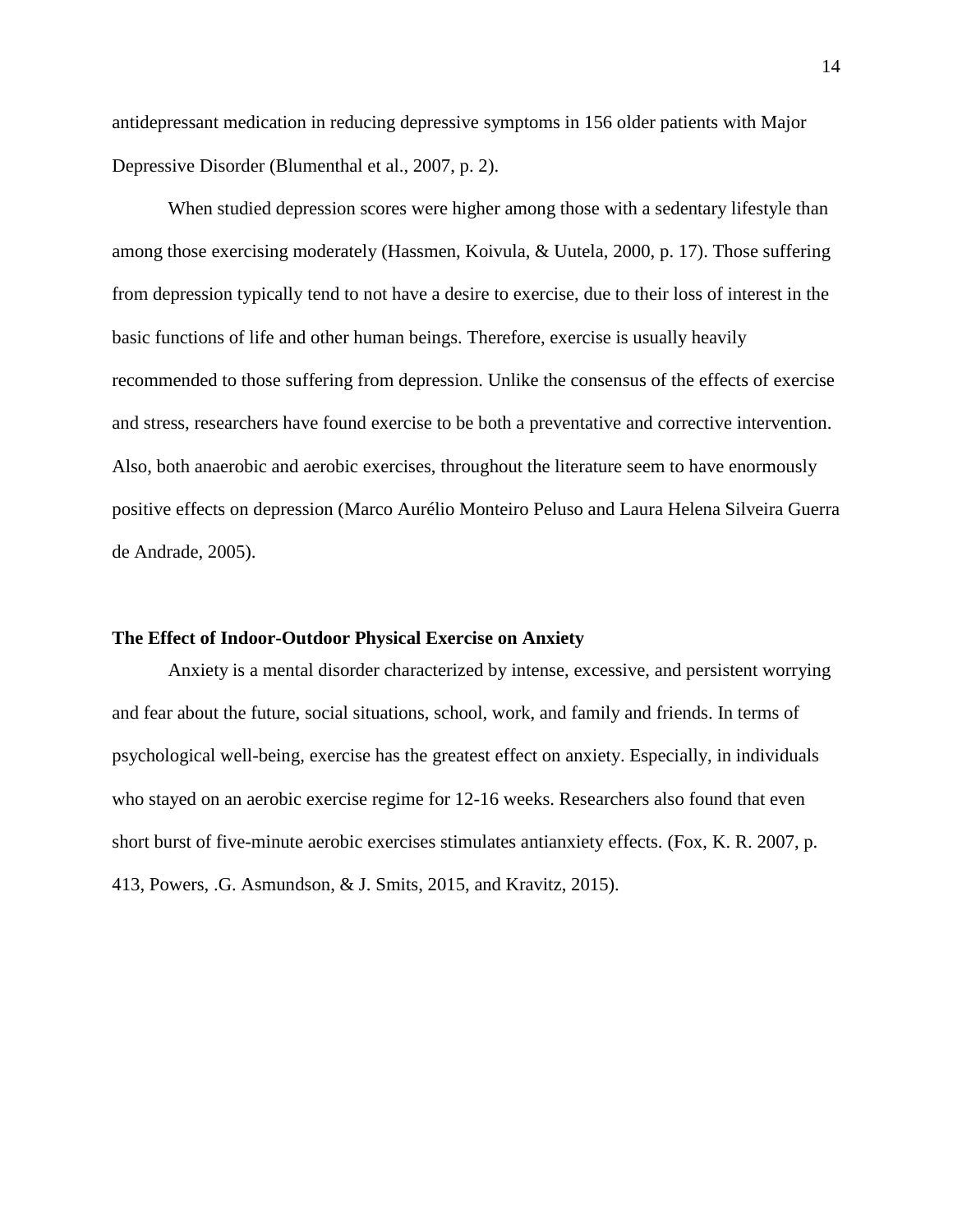#### **The Effect of Indoor-Outdoor Physical Exercise on an Individual's Mood Levels**

Mood is a feeling or state of mind. Out of all the psychological well-being mood is the least documented. Researchers are still perplexed as to how exercise affects mood. Due to the fact mood is affected by many factors. Like depression, anxiety, self-esteem, and stressors (work, family, friends, or money). Anaerobic and aerobic exercise acts as an anti-depressive drug and it releases endorphins, which is has been proven to have a calming effect and improve mood levels (Marco Aurélio Monteiro Peluso and Laura Helena Silveira Guerra de Andrade, 2005, Dr. Fox, 2007, and Powers, .G. Asmundson, & .J. Smits, 2015).

#### <span id="page-14-0"></span>**Research Designs and Study Methods Found in the Literature**

The studies all seem to have a variance of the same experimental design and ways of collecting data for this research. The vast majority of researchers review for this literary review, favored a balance of both quantitative and qualitative research. The researchers studied somewhere between thirty to five hundred subjects. They organized subjects into those completing anaerobic and aerobic exercise, those taking prescription medication and going to psychotherapy, and those who were to stay sedentary. Most added a survey to see how their test subjects were effected and affected by the experiment. From this, the researchers saw how their subject's mood levels, stress levels, symptoms of anxiety and depression improved, worsened, or remained unchanged.

<span id="page-14-1"></span>After gathering information from the literature, this study will use a qualitative research design using a phenomenology approach. Semi-structured interviews and the use of a survey will be conducted.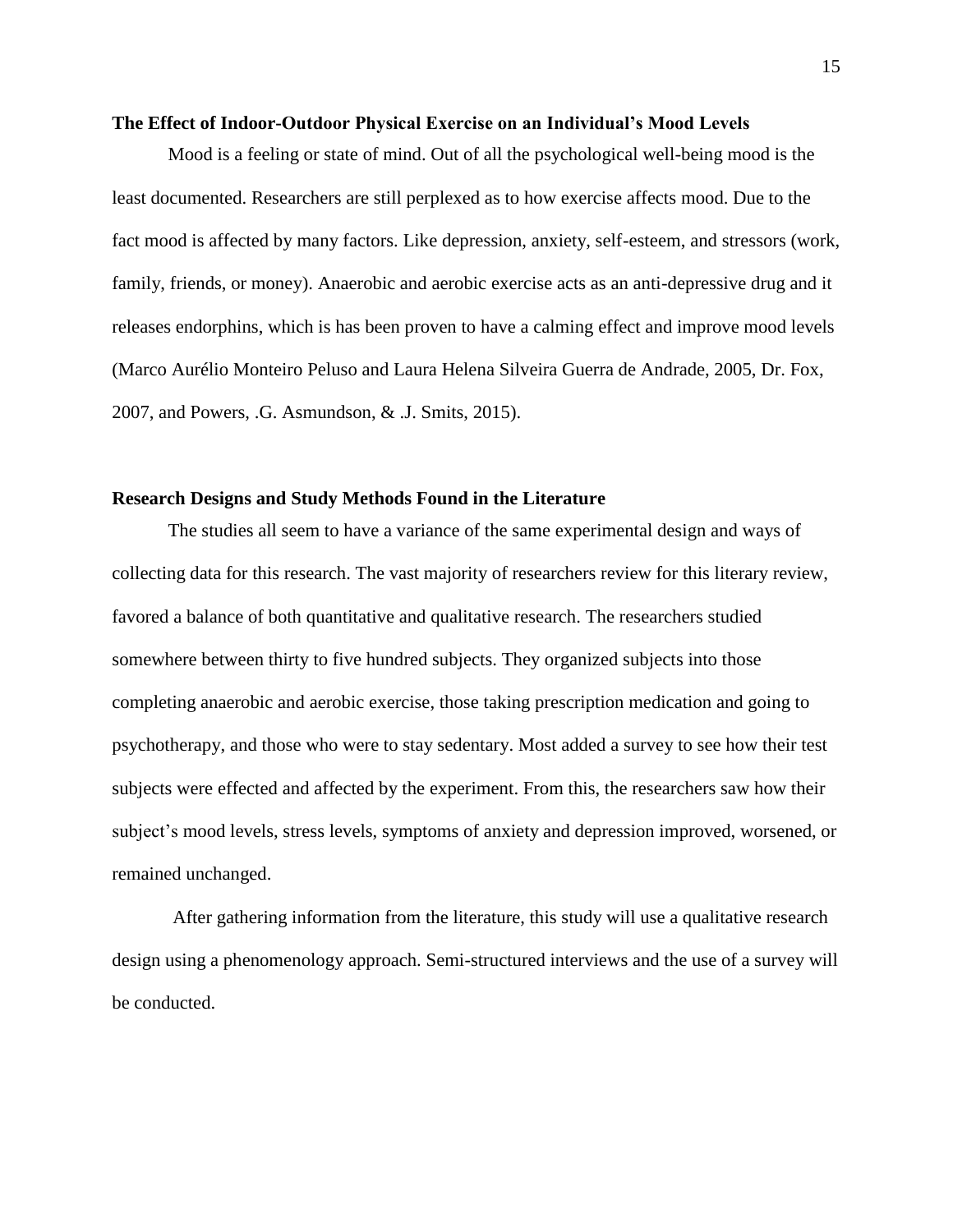### **Summary**

The overall consensus from the literature is, exercise has a positive effect on an individual's psychological well-being. Although, when self-esteem comes into play, some individuals utilize exercise in a negative way, which in turn yields a negative effect. All in all, there is still a great deal of research needed in order to fully understand every aspect of how exercise and to what extent, effects an individual's psychological well-being.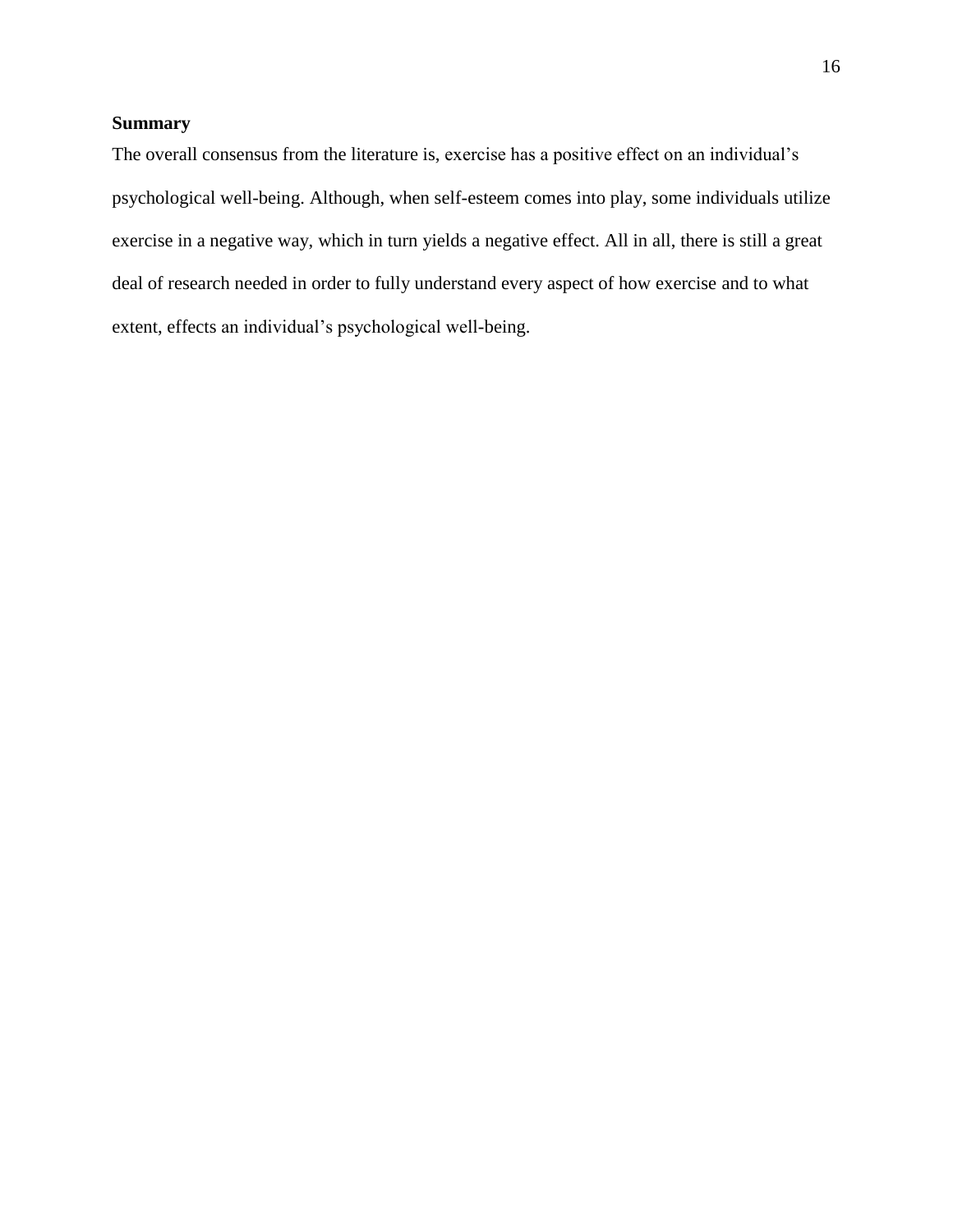#### **Chapter 3**

#### **Research Design and Methodology**

# <span id="page-16-1"></span><span id="page-16-0"></span>**Introduction**

The intention of this study is to investigate the effects of indoor-outdoor physical exercise on individual psychological well-being. Millions of people in the United States are suffering from a decrease in psychological well-being and the numbers are increasing every single year. There are countless of studies on the effect of exercising on an individual's physiology. However, there is only a small percentage of research on the effect of exercise on psychological well-being. The objective the researcher is trying to accomplish is to show there is a correlation between exercising and increased psychological well-being.

#### <span id="page-16-2"></span>**Overview of Research Design and Rationale**

A phenomenological design will be used for this experiment. It is the best design for the time restraint of three weeks. Using a phenomenological approach allows the researcher to truly see the effect of exercise on an individual psychological well-being, because she is getting accounts first hand from the participants. They will describe how they regularly deal with their psychological well-being and what approaches they use. Then they will be asked to implement exercising into their daily lives for three and report weekly, the effect of indoor-outdoor exercising on their overall psychological well-being.

#### <span id="page-16-3"></span>**Sampling Design**

Purposeful sampling, specifically criterion, will be used in this study. Volunteers who were willing to participate in this study from an announcement posted on Facebook and suffer from a decrease in psychological well-being, were used in this research. They were asked a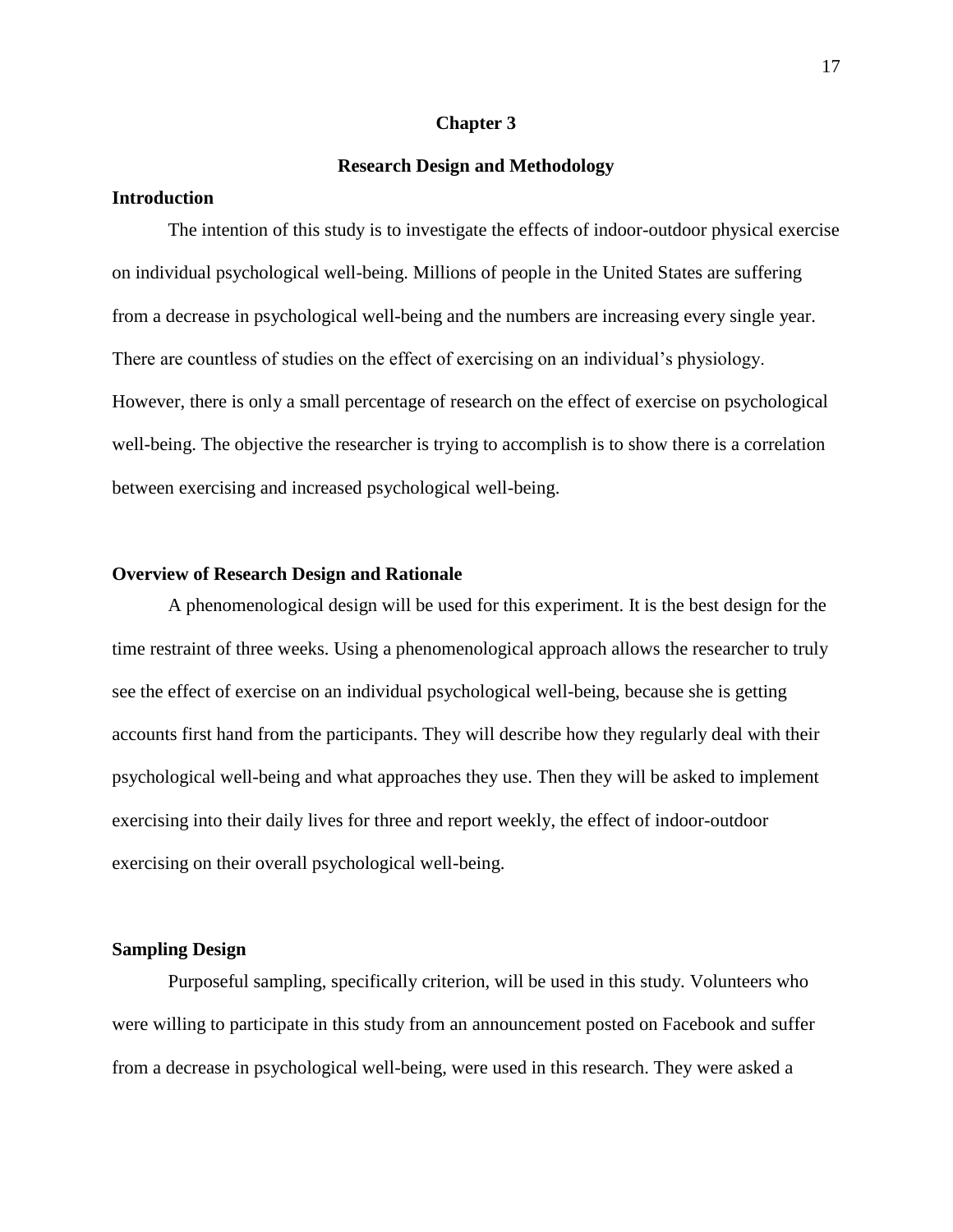series of field-tested questions to determine if they were good candidates for this experiment. Next, participants were given the task of exercising for a period of three weeks, to see what effects exercising yielded to the improvement of their overall psychological well-being. Volunteers checked in every week to see how they were coming along and if they had any questions, either in person or through video chat (Skype, Facetime, and ooVoo). During the last week of the experiment all of the data collected were reviewed, for any inaccuracies, personal information and the voice recorder used was destroyed.

# <span id="page-17-0"></span>**Data Collection Procedures**

- 1. Post an announcement on Facebook for volunteers for the research study.
- 2. Supply informed consent papers for volunteers to sign.
- 3. Go over any questions the volunteers have about the research study.
- 4. Ask volunteers what they are currently doing to manage their psychological well-being and the history of when they or others notices their psychological well-being began to deteriorate.
- 5. Ask volunteers to implement indoor or outdoor physical exercise into their daily lives for three weeks.
- 6. At the beginning of every week contact volunteers to go over the effect exercise is having on their mood levels, stress levels, self-esteem, depression and anxiety symptoms.
- 7. Make sure to remind volunteers they are allowed to stop at any time during the study if the questions are triggering unpleasant memories and thank them for participating in the study.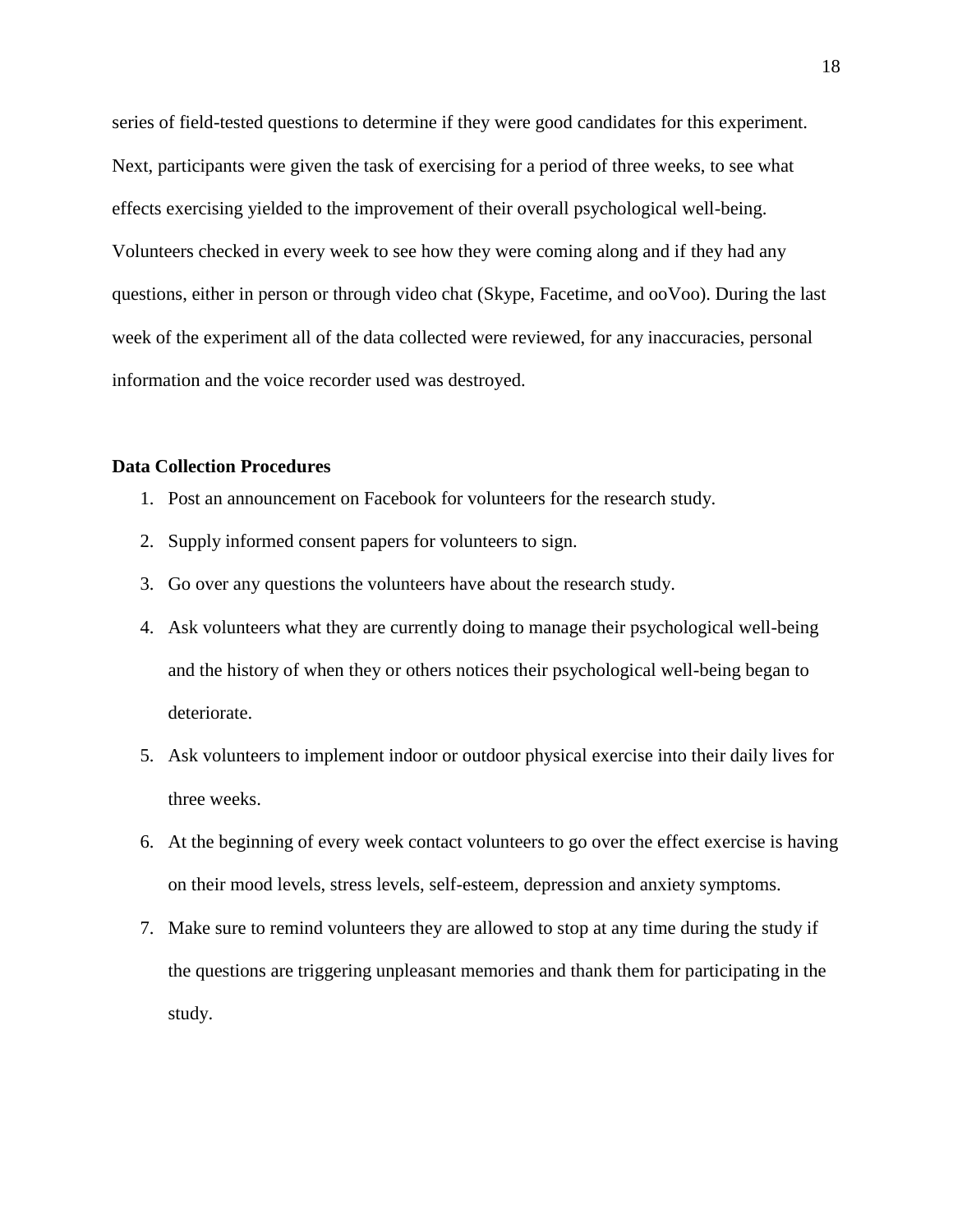#### <span id="page-18-0"></span>**Data Instrumentation**

Data instrumentations used were a voice recorder for in person interviews, some form of video chat (Skype, Facetime, ooVoo), computer assisted personal interviewing (CAPI), and telephone interviews for those participating who live more than three hours away.

#### <span id="page-18-1"></span>**Field Testing/Pilot Testing**

Questions asked during some form of video chat interview or in person interviews, were field tested before asked to subjects in the study. They were screened for accuracy, precision, how long it takes to answer questions, if any of the questions were triggering to the subjects, and if the questions are easy to comprehend.

#### <span id="page-18-2"></span>**Data Analysis Plan and Procedures**

Individuals suffering from a decrease in psychological well-being who are eighteen and older, will be used in this study. There will be no discrimination of race, gender, or weight in order to participate in this study. In the preliminary stage, volunteers will be asked to rate their mood, stress, and self-esteem levels, their depression and anxiety symptoms, and the history of their psychological well-being.

The researcher will use thematic analysis. Thematic analysis allows the researcher to examine patterns in the research. At the end of each week, for three weeks, the researcher will see if there are any patterns in the research and to see if the individuals participating in the study are noticing any effects of exercise on their psychological well-being. The researcher will also go over the voice recorder after each session to look for themes coming across in the research, from the participants.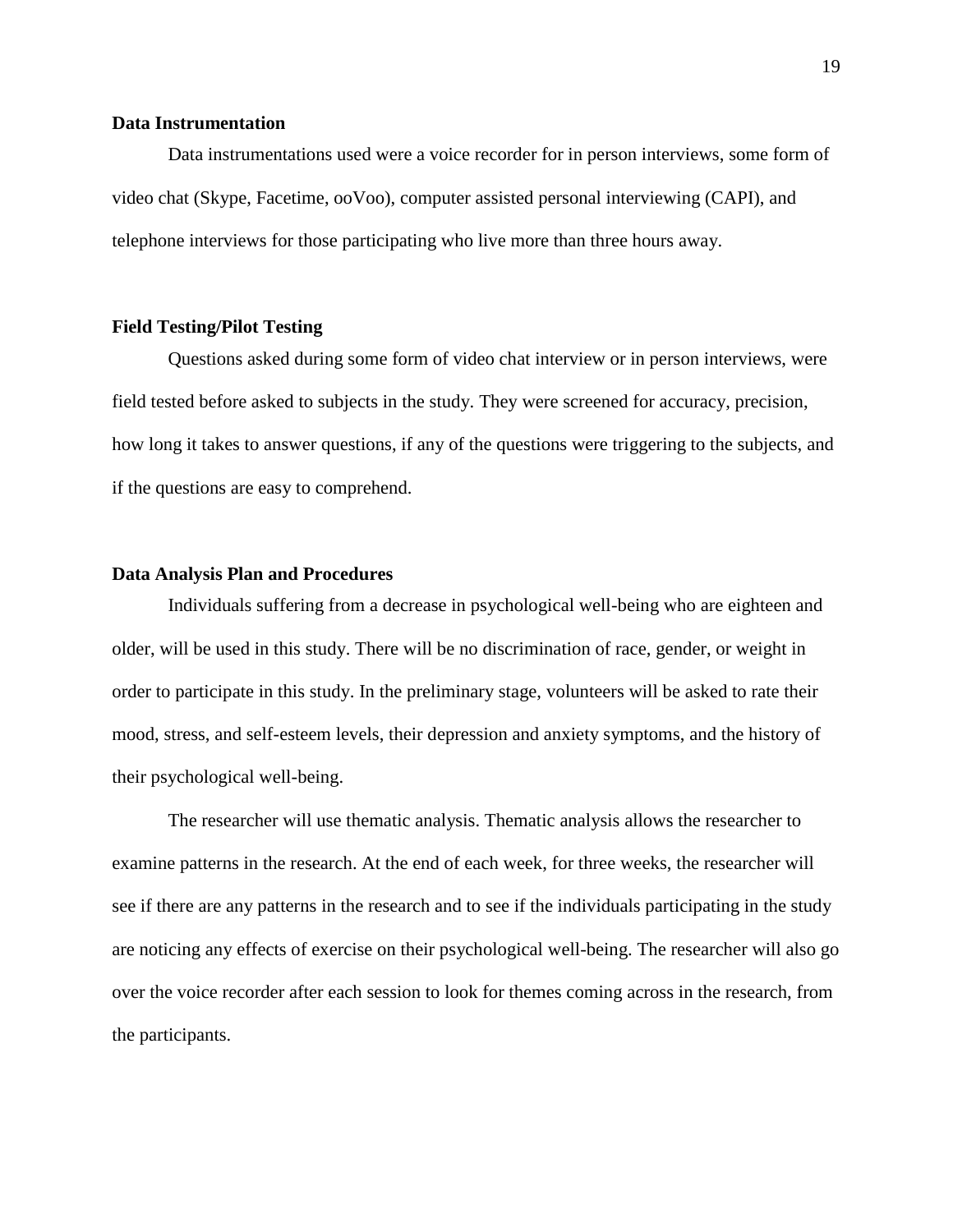#### <span id="page-19-0"></span>**Limitations of the Research Design**

Limiting the number of participants in this study to individuals on Facebook, may inadequately represent the whole population. Some participants may not exercise, but say they did. Others may provide false information about themselves, like their age, weight, and physical capabilities. External forces such as school, work, weather, financial status, and family obligations may interfere with a participant's ability to exercise.

#### <span id="page-19-1"></span>**Internal and External Validity**

The small sample size used for this research study allows for it to be internally valid. Participants will check in once a week to verbalize how their mood, stress, self-esteem levels, and depression and anxiety symptoms have changed or stayed the same since they started to exercise. Subjects may also ask any questions they have during check-ins. This has been proven to produce the most accurate results for this study. External validity of this study is demonstrated due to its capability to be tested on a grander scale and yield the same results.

#### <span id="page-19-2"></span>**Expected Findings**

The purpose of this study is to determine if introducing exercise into an individual's day to day life will prove to be effective and improve the person's overall psychological well-being. It is expected that exercise will have a positive effect on individual's mood, stress, self-esteem levels, and depression and anxiety symptoms. Implementing exercise into those suffering from poor physical health has been proven to improve overall physiology. It has shown to greatly improve cardiovascular health and cardiorespiratory endurance, prevent strokes, some cancers, and osteoporosis. So, it is expected that individuals suffering from a decrease in psychological well-being, exercise will yield the same results.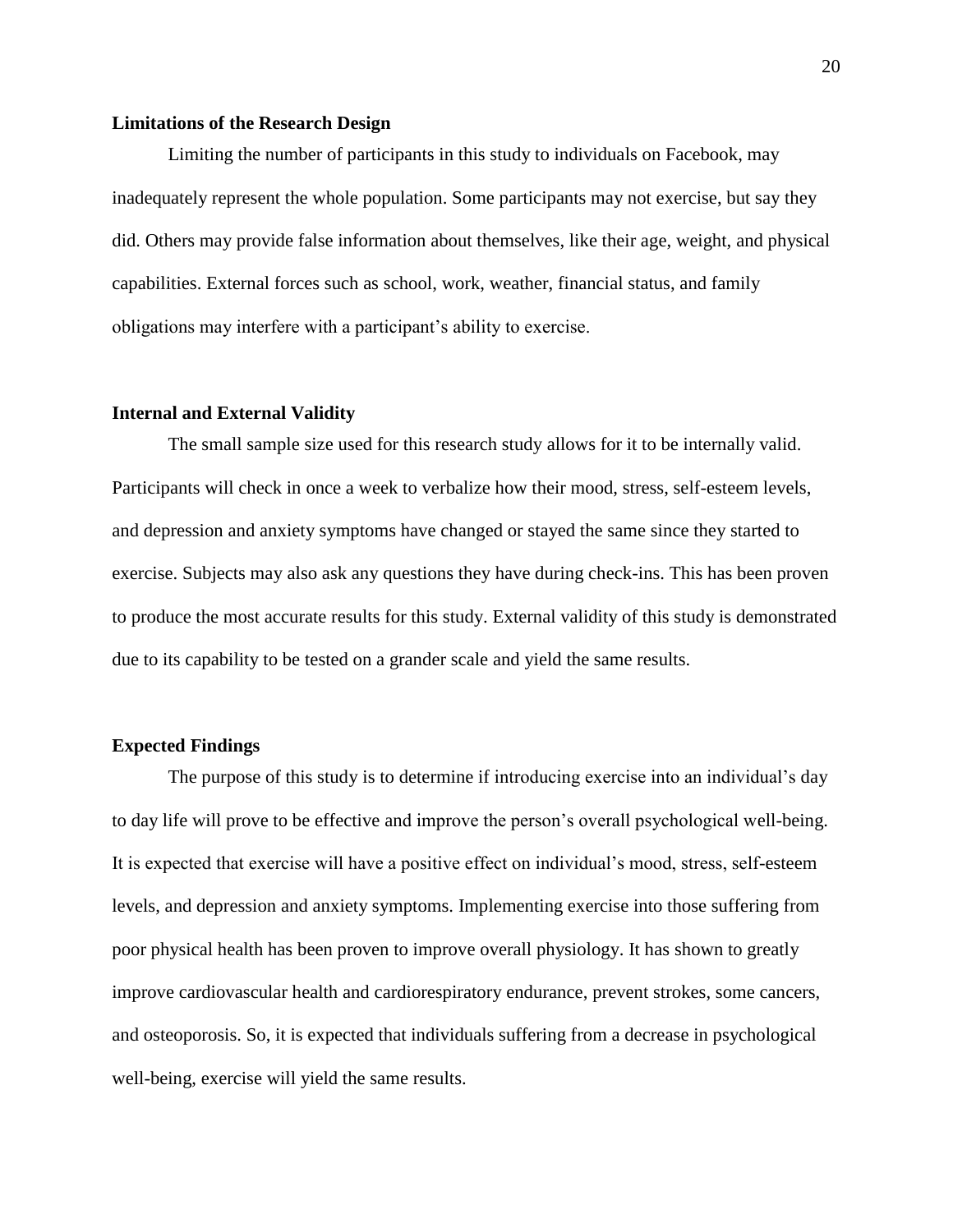# <span id="page-20-0"></span>**Ethical Considerations**

There are a few ethical considerations that needs to be kept in mind for this study. For one, each participant will be given an informed consent form to be signed before being able to participate in this study. Those participating will be informed that their participation is greatly appreciated and optional. If at any point in time they no longer wish to participate, they can do so, without any consequences. This is especially true for those struggling with low self-esteem, because they have been proven to use exercise to the extreme. Another ethical consideration is all data collect will be anonymous and all recordings will be destroyed after the data is recorded in the study. Last but not least, none of the data will be manipulated or fabricated in order to support the hypothesis.

## <span id="page-20-1"></span>**Conclusion**

Although, there are a few risks to this study, the benefits outweigh them tremendously. Millions of people suffer every single day from poor self-esteem, depression, anxiety, stress, and mood imbalances. Believing they have no way out, because psychotherapy and pharmacological therapy is not successful in treating or managing their psychological well-being. Conducting this study will enhance researchers understanding of the relationship between exercise and psychological well-being. Subjects will not have to worry about breaches of privacy or confidentiality. If everything goes as plan and the participants are effected by exercise positively, then an experimental design can be used for further research.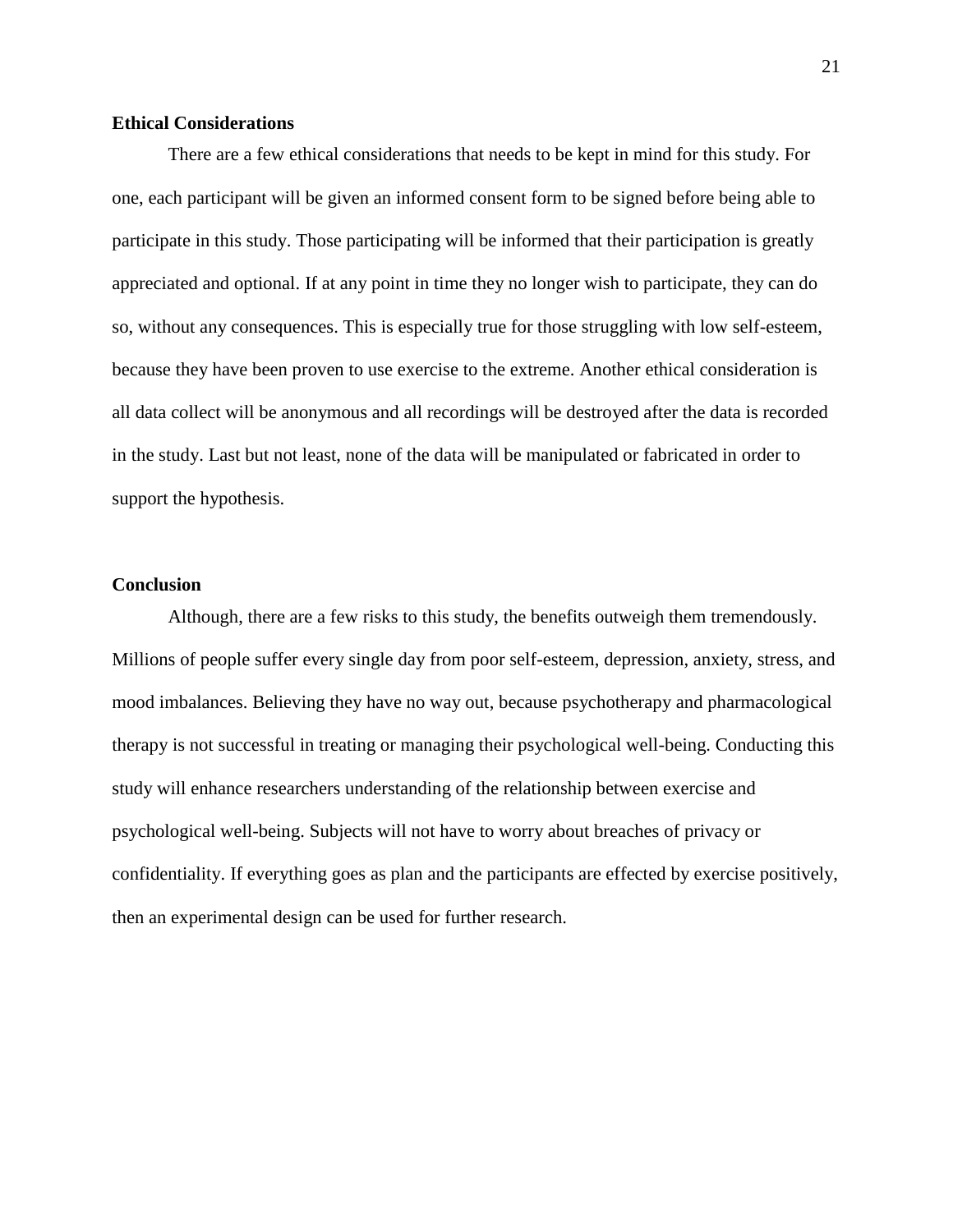# **Chapter 4**

# **Research Findings and Discussion**

<span id="page-21-0"></span>

| <b>Psychological Well-being</b>            | <b>Known Effect</b>                                                                                                                                                                                                                                                                                                                                                                                                                                                                                                                                                                           | <b>Theme</b>                                                                                                                                                                                                                                                                                                                                                                                                                                                                                                                                                                                                                                                                                                                                                                                                                                                                                                                                                                                                                                                                  |
|--------------------------------------------|-----------------------------------------------------------------------------------------------------------------------------------------------------------------------------------------------------------------------------------------------------------------------------------------------------------------------------------------------------------------------------------------------------------------------------------------------------------------------------------------------------------------------------------------------------------------------------------------------|-------------------------------------------------------------------------------------------------------------------------------------------------------------------------------------------------------------------------------------------------------------------------------------------------------------------------------------------------------------------------------------------------------------------------------------------------------------------------------------------------------------------------------------------------------------------------------------------------------------------------------------------------------------------------------------------------------------------------------------------------------------------------------------------------------------------------------------------------------------------------------------------------------------------------------------------------------------------------------------------------------------------------------------------------------------------------------|
| <b>Self-Esteem</b><br><b>Stress Levels</b> | Exercise has both<br>$\bullet$<br>a positive and<br>negative effect on<br>individual's<br>suffering from<br>low self-esteem.<br>A person may use<br>$\bullet$<br>exercise in a way<br>that is damaging<br>to the physiology.<br>Some individuals<br>$\bullet$<br>may develop<br>eating and other<br>mental disorders<br>due to excessive<br>exercising.<br>Aerobic exercise<br>$\bullet$<br>is known to have<br>a positive<br>correlation on<br>stress levels.<br><b>Studies show</b><br>$\bullet$<br>exercise as being<br>a manager of<br>stress instead of a<br>corrective<br>intervention. | During discussion six out of<br>$\bullet$<br>the ten participants noticed<br>changes in their self-esteem.<br>They felt better about<br>$\bullet$<br>themselves.<br>The six participants noticed<br>$\bullet$<br>they were more assertive in<br>their daily lives, they felt<br>more confident when going<br>out, and when self-doubt<br>crept into their minds, they<br>did not let it ruin their whole<br>day.<br>None of the participants<br>$\bullet$<br>reported exercising<br>excessively.<br>All ten of the participants<br>$\bullet$<br>reported a significant<br>decrease in their stress<br>levels.<br>Eight of the participants said<br>$\bullet$<br>they went to bed at a<br>reasonable time each night.<br>Those who exercised in the<br>$\bullet$<br>morning reported feeling<br>less stressed throughout the<br>day.<br>Those who exercised at<br>$\bullet$<br>night said they felt more<br>relaxed after exercising.<br>One participant reported<br>they did not have frequent<br>headaches, since beginning<br>the program; which is a<br>symptom of stress. |
| <b>Stress (Continued)</b>                  |                                                                                                                                                                                                                                                                                                                                                                                                                                                                                                                                                                                               |                                                                                                                                                                                                                                                                                                                                                                                                                                                                                                                                                                                                                                                                                                                                                                                                                                                                                                                                                                                                                                                                               |
| <b>Depression</b>                          | People suffering<br>$\bullet$<br>from depression                                                                                                                                                                                                                                                                                                                                                                                                                                                                                                                                              | Out of the five participants<br>$\bullet$<br>suffering with depression                                                                                                                                                                                                                                                                                                                                                                                                                                                                                                                                                                                                                                                                                                                                                                                                                                                                                                                                                                                                        |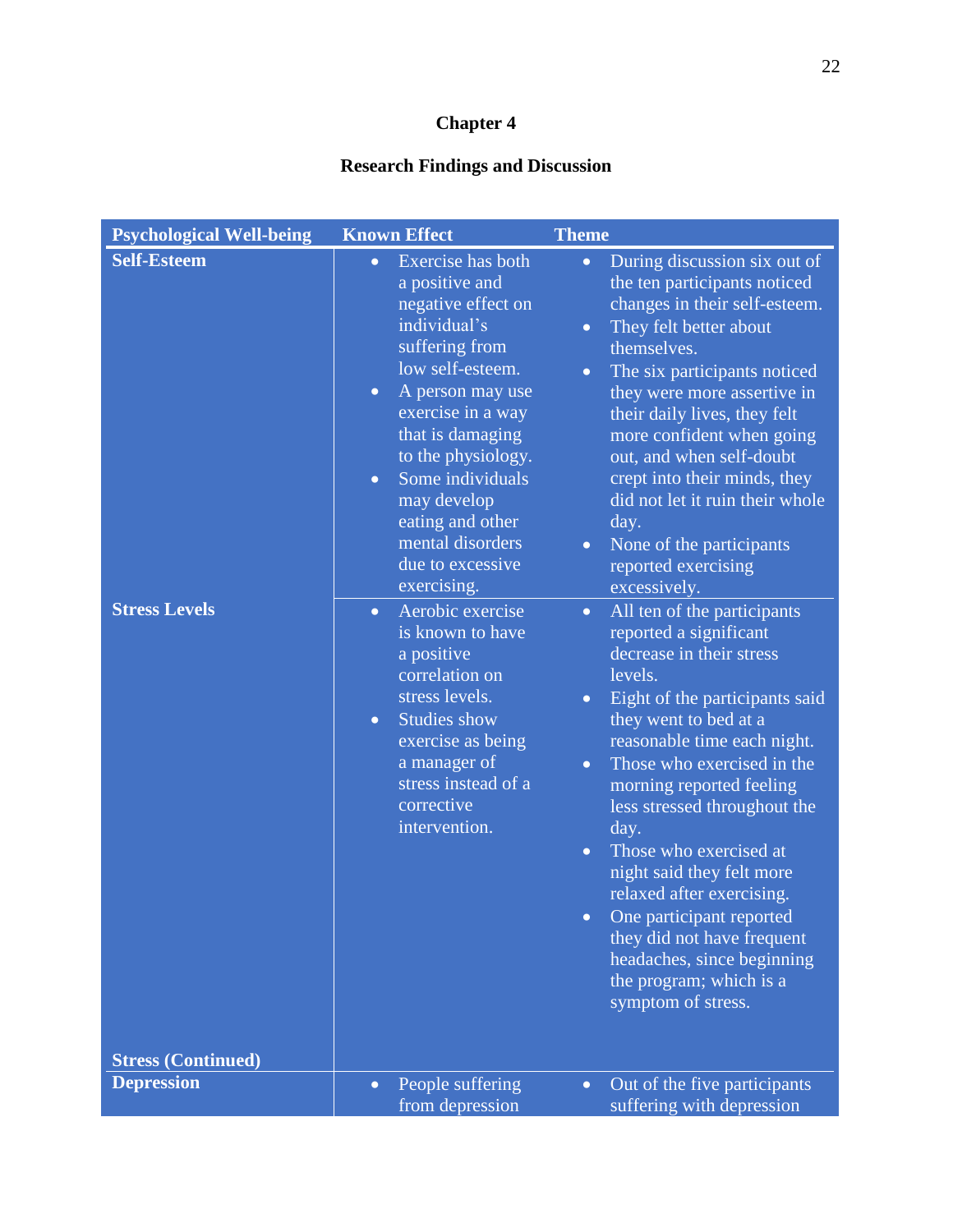|                            | have a tendency<br>to not exercise.<br>Exercising for<br>$\bullet$<br>thirty minutes a<br>day has been<br>proven to have<br>anti-depressive<br>effects on those<br>with depression.<br>Researchers have<br>$\bullet$<br>also found<br>exercise to be<br>both a<br>preventative and<br>corrective<br>intervention.<br>Programs lasting<br>$\bullet$<br>at least sixteen<br>weeks yield the<br>best results. | three noticed a change in<br>their depression symptoms.<br>Decreased insomnia<br>$\overline{O}$<br>episodes to seven out<br>of the twenty-one<br>days.<br>Increased energy.<br>$\circ$<br>Increased appetite.<br>$\circ$<br>Decrease in the<br>$\circ$<br>amount the amount<br>of times they felt<br>lonely, hopeless, and<br>worthless.                                                                                                                                                                                                                                                                          |
|----------------------------|------------------------------------------------------------------------------------------------------------------------------------------------------------------------------------------------------------------------------------------------------------------------------------------------------------------------------------------------------------------------------------------------------------|-------------------------------------------------------------------------------------------------------------------------------------------------------------------------------------------------------------------------------------------------------------------------------------------------------------------------------------------------------------------------------------------------------------------------------------------------------------------------------------------------------------------------------------------------------------------------------------------------------------------|
| <b>Anxiety</b>             | In terms of<br>$\bullet$<br>psychological<br>well-being,<br>exercise has the<br>greatest effect on<br>anxiety.<br>Researchers have<br>$\bullet$<br>found that even<br>short bursts of<br>five-minute<br>aerobic exercises<br>stimulate anti-<br>anxiety effects.                                                                                                                                           | Exercise had the most<br>$\bullet$<br>impact on those suffering<br>from anxiety.<br>All participants noticed a<br>$\bullet$<br>change in their anxiety<br>symptoms.<br>Decrease in worrying<br>$\circ$<br>about the future.<br>Decrease worrying<br>$\circ$<br>about traumatizing<br>past events.<br>o Being more open to<br>social situations.<br>Less fatigue.<br>$\circ$<br>Decrease in the<br>$\circ$<br>frequency of<br>headaches.<br>Decrease sweat<br>$\circ$<br>levels, in social<br>situations.<br>Decrease instances of<br>$\circ$<br>hot flashes.<br>(Overwhelming<br>increase in body<br>temperature) |
| <b>Anxiety (Continued)</b> |                                                                                                                                                                                                                                                                                                                                                                                                            | Two of the participants that<br>$\bullet$                                                                                                                                                                                                                                                                                                                                                                                                                                                                                                                                                                         |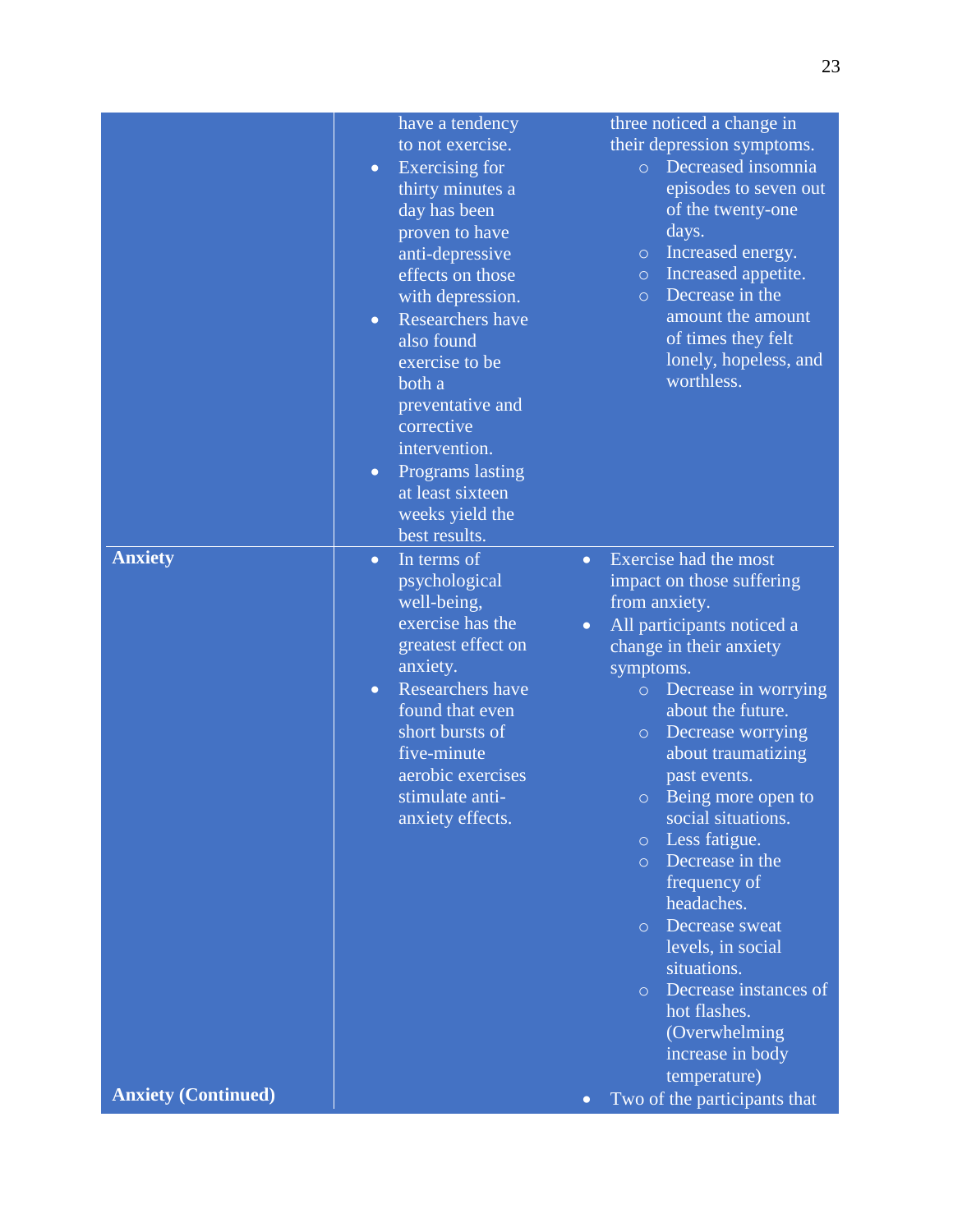|                    |                                                                                                                                                                                                                                                                                                                                                                                                                                                                                                                                                           | suffer from frequent anxiety<br>attacks reported to only<br>having eleven panic attacks<br>out of the twenty-one days.<br>One of the<br>$\circ$<br>participants said they<br>would have panic<br>attacks at least twice<br>a day.<br>The other said they<br>$\circ$<br>would have them<br>once a day,<br>depending on their<br>schedule.                                                                                                                                                                                                                                |
|--------------------|-----------------------------------------------------------------------------------------------------------------------------------------------------------------------------------------------------------------------------------------------------------------------------------------------------------------------------------------------------------------------------------------------------------------------------------------------------------------------------------------------------------------------------------------------------------|-------------------------------------------------------------------------------------------------------------------------------------------------------------------------------------------------------------------------------------------------------------------------------------------------------------------------------------------------------------------------------------------------------------------------------------------------------------------------------------------------------------------------------------------------------------------------|
| <b>Mood Levels</b> | Out of all the<br>$\bullet$<br>$\bullet$<br>psychological<br>well-being mood<br>$\bullet$<br>is the least<br>documented.<br>Researchers are<br>$\bullet$<br>$\bullet$<br>still perplexed as<br>to how exercise<br>affects mood.<br>Due to the fact<br>$\bullet$<br>that mood is<br>affected by many<br>$\bullet$<br>factors.<br>Anaerobic and<br>$\bullet$<br>aerobic exercise<br>acts as an anti-<br>depressive drug,<br>$\bullet$<br>by releasing<br>endorphins, which<br>has been proven<br>to have a calming<br>effect and<br>improve mood<br>levels. | Participants found this the<br>hardest question to answer.<br>Two of the participants did<br>not notice any changes in<br>their mood levels.<br>One participant said they<br>noticed a change in their<br>moods, but did not know if it<br>was due to his promotion at<br>his job that he was hoping<br>for or due to exercising.<br>Another participant<br>reconnected with a loved<br>one and does not know if<br>their mood levels changed<br>due to that or exercising.<br>The other six participants<br>attributed, their increase in<br>mood level to exercising. |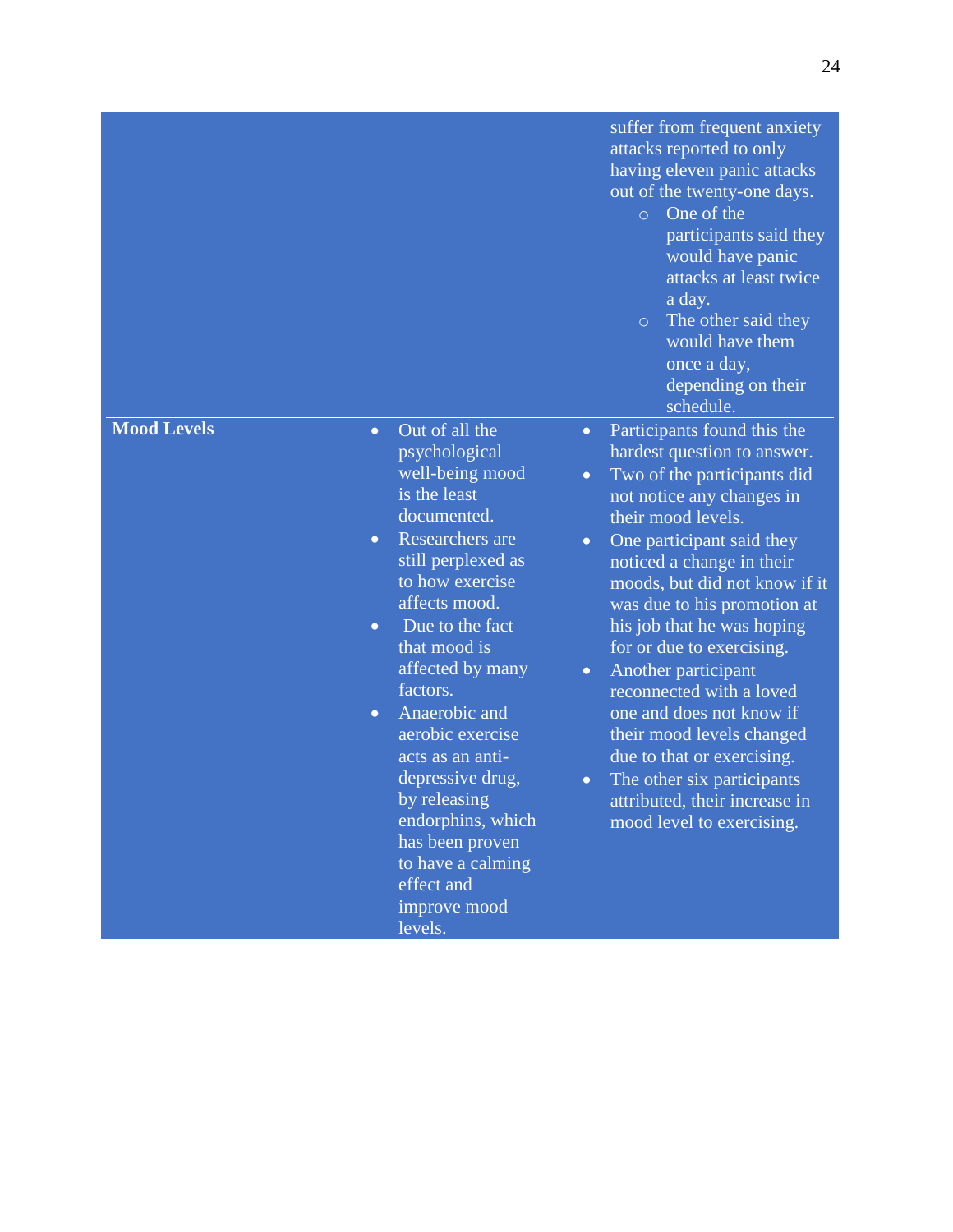#### **Chapter 5**

#### **Conclusions**

#### <span id="page-24-1"></span><span id="page-24-0"></span>**Gaps in Understanding and Research**

The physiological effects and benefits of exercise is well documented, but not the effects and benefits of exercise on an individual's psychological well-being. Exercise has shown to greatly improve cardiovascular health and cardiorespiratory endurance, prevent strokes, some cancers, and osteoporosis. However, up until the 1990's, there were not many studies being done to showcase the effects and of exercise on an individual's psychological well-being. Researchers have a hard time figuring out the true implications exercising has on individual's psychological well-being, because there are many factors that contributes to a person's overall well-being. Every single individual on this planet is unique. Due to this fact, an enormous amount of the data researchers collect come with a disclaimer. Exercise used to help an individual with decrease psychological well-being, may or may not work. Just like how pharmacological and psychotherapy, work for some and do not work for others.

#### <span id="page-24-2"></span>**Summary of Key Findings**

The hypothesis states that indoor-outdoor physical exercise will have a positive effect on an individual's psychological well-being. The data collected supports this hypothesis. Breaking down psychological well-being into five categories: self-esteem, stress, depression, anxiety, and mood demonstrated the effects of indoor-outdoor physical exercise in depth.

During discussion six out of the ten participants noticed changes in their self-esteem. The six participants noticed they were more assertive in their daily lives, they felt more confident when going out, and when self-doubt crept into their minds, they did not let it ruin their whole day. All ten of the participants reported a significant decrease in their stress levels. Exercise had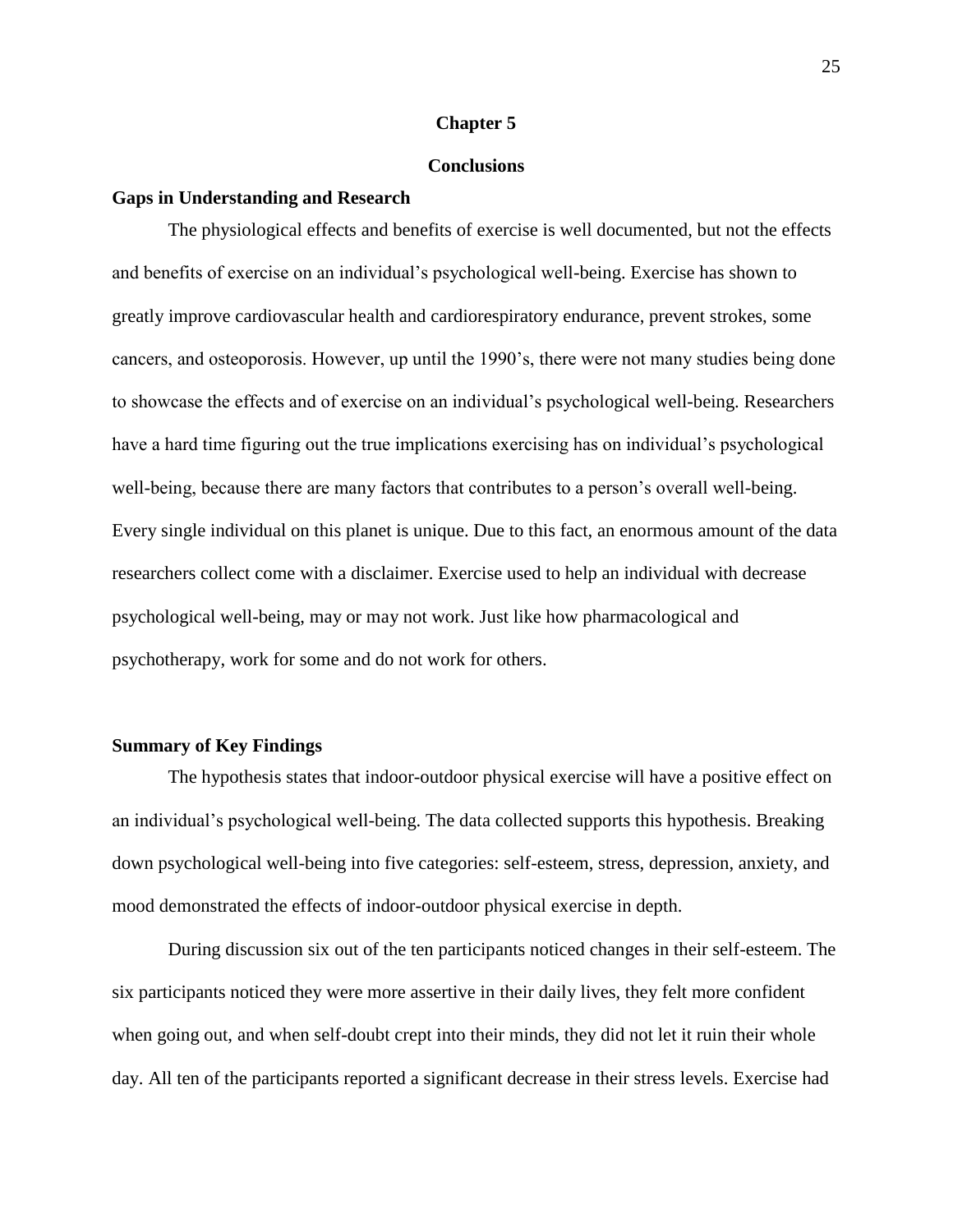the most impact on those suffering from anxiety. All of the participants showed a decrease in their anxiety symptoms. Participants found questions about changes in their mood levels the hardest to answer. Some of believed exercising attributed to their increased mood levels. While others could not decipher whether exercising or an event in their life caused fluctuations in their mood levels.

#### <span id="page-25-0"></span>**Implications and Recommendations for Further Study**

<span id="page-25-1"></span>For further study by other researchers, this research should be tested out on a larger sample size to get a better understanding of the true effects of exercise on an individual's psychological well-being. The use of an experimental design should be used for future studies. By using a control group to compare the results of the experimental group, this will hopefully further validate the findings in this study. An estimated period of at least sixteen weeks would be ideal, due to the fact that the full effects of exercise on depression and anxiety symptoms do not manifest until sixteen weeks. Researchers should also consider the limitations and delimitation of this study on the effects of indoor-outdoor physical exercise on an individual's psychological well-being.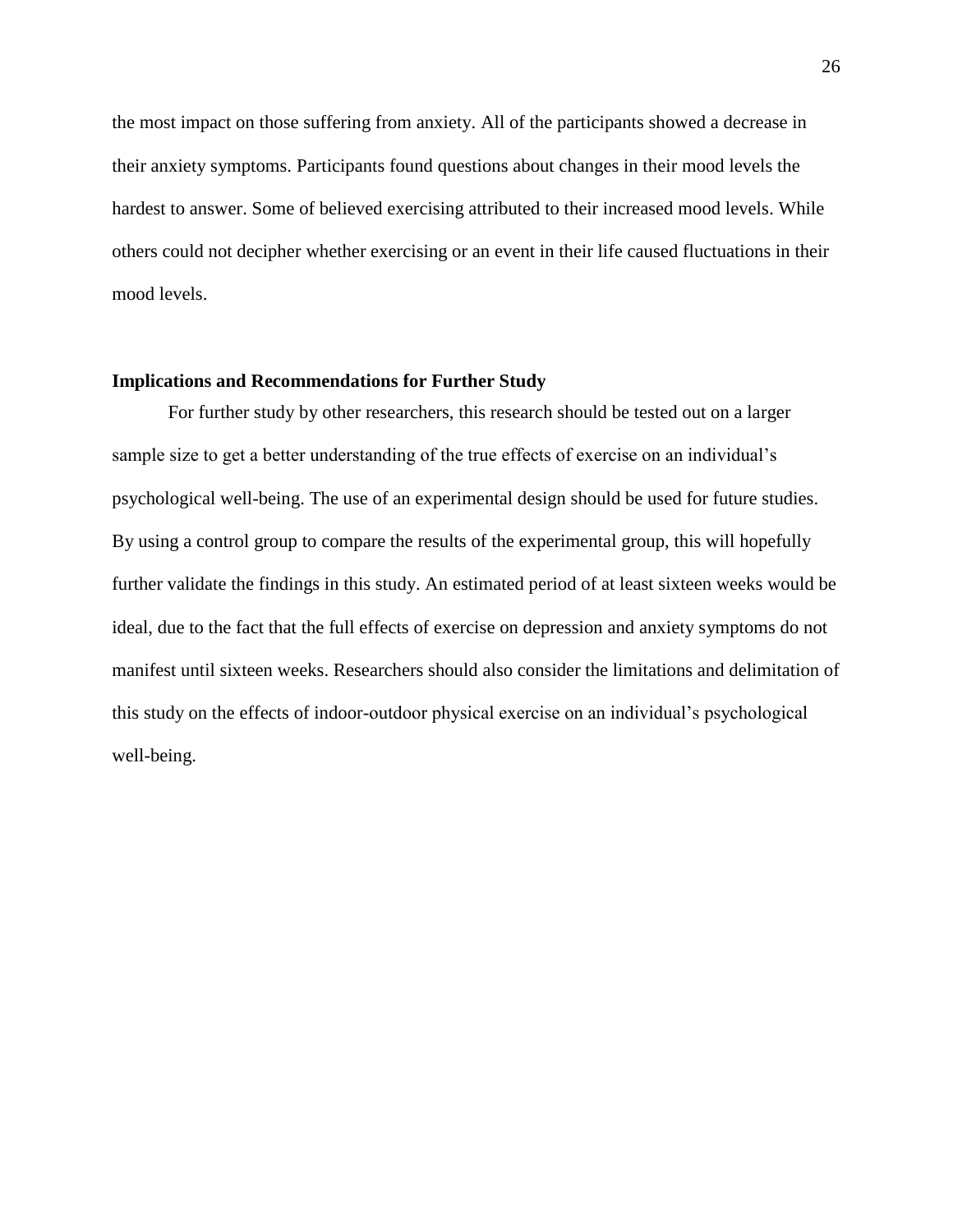#### References

- Alfermann, D., & Stoll, O. (2000). Effects of physical exercise on self-concept and wellbeing. *International Journal of Sport Psychology*, *31*(1), 47-65. Retrieved from <http://www.cabdirect.org/abstracts/20013038692.html>
- Asmundson, Ph.D., G., Fetzner, M.A., M. G., DeBoer, M.A., L. B., Powers, Ph.D., M. B., Otto, Ph.D., M. W., & Smits, Ph.D., J. (2013). Let's get physical: A contemporary review of the anxiolytic effects of exercise for anxiety and its disorder. *Anxiety and Depression Association of America*, *30*, 362-373. doi:10.1002/da.22043
- Bartley, C. A., Hay, M., & Bloch, M. H. (2013). Meta-analysis: Aerobic exercise for the treatment of anxiety disorders. *Progress in Neuro-Psychopharmacology & Biological Psychiatry*, *45*, 34-39. Retrieved from<http://www.ncbi.nlm.nih.gov/pubmed/23643675>
- Blumenthal, J. A., Babyak, M. A., Murali Doraiswamy, P., Watkins, L., Hoffman, B. M., Barbour, K. A., … Sherwood, A. (2007). Exercise and Pharmacotherapy in the Treatment of Major Depressive Disorder. *Psychosomatic Medicine*, *69*(7), 587–596. <http://doi.org/10.1097/PSY.0b013e318148c19a>
- Centers of Disease Control and Prevention. (2015, June 4). Needs for Adults | Physical Activity | DNPAO | CDC. Retrieved from <http://www.cdc.gov/physicalactivity/basics/adults/index.htm>
- Dr. Fox, K. R. (2007). The influence of physical activity on mental well-being. *Public Health Nutrition*, *2*(3), 411-418. Retrieved from<http://dx.doi.org/10.1017/S1368980099000567>
- Hassmen, Ph.D., P., Koivula, Ph.D., N., & Uutela, Ph.D., A. (2000). Physical Exercise and Psychological Well-Being: A Population Study in Finland. *Preventive Medicine*, *30*(1), 17-25. doi:10.1006/pmed.1999.0597
- Herring, M. P., Jacob, M. L., Suveg, C., & O'Connor, P. J. (2011). Effects of short-term exercise training on signs and symptoms of generalized anxiety disorder. *Mental Health and Physical Activity*, *4*(2), 71-77. doi:10.1016/j.mhpa.2011.07.002
- Kravitz, Ph.D., L. (2015). Exercise and Psychological Health. Retrieved from <http://www.unm.edu/~lkravitz/Article%20folder/exandpsychological2.html>
- Leedy, P. D., & Ormrod, J. E. (2013). *Practical research: Planning and design* (10th ed.). Upper Saddle River, NJ: Prentice Hall.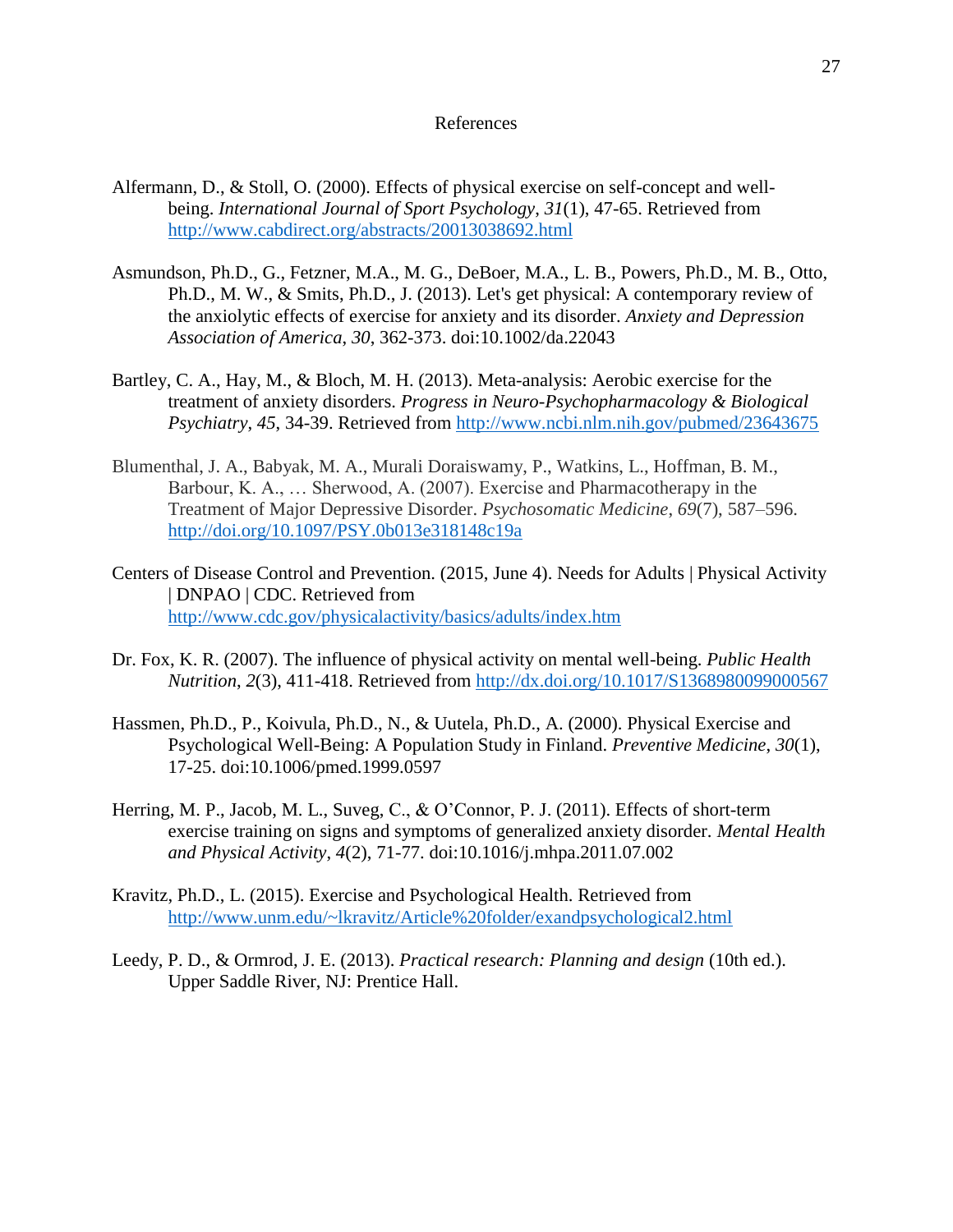- Levine, PhD, B. (2013, July 31). Why the Rise of Mental Illness? Pathologizing Normal, Adverse Drug Effects, and a Peculiar Rebellion - Mad In America [Web log post]. Retrieved from [http://www.madinamerica.com/2013/07/why-the-dramatic-rise-of](http://www.madinamerica.com/2013/07/why-the-dramatic-rise-of-mental-illness-diseasing-normal-behaviors-drug-adverse-effects-and-a-peculiar-rebellion/)[mental-illness-diseasing-normal-behaviors-drug-adverse-effects-and-a-peculiar](http://www.madinamerica.com/2013/07/why-the-dramatic-rise-of-mental-illness-diseasing-normal-behaviors-drug-adverse-effects-and-a-peculiar-rebellion/)[rebellion/](http://www.madinamerica.com/2013/07/why-the-dramatic-rise-of-mental-illness-diseasing-normal-behaviors-drug-adverse-effects-and-a-peculiar-rebellion/)
- Mayo Clinic. (2015). Depression (major depression) Mayo Clinic. Retrieved from [http://www.mayoclinic.org/diseases-conditions/depression/basics/definition/con-](http://www.mayoclinic.org/diseases-conditions/depression/basics/definition/con-20032977)[20032977](http://www.mayoclinic.org/diseases-conditions/depression/basics/definition/con-20032977)
- McAuley, E., Elavsky, S., Jerome, G. J., Konopack, J. F., & Marquez, D. X. (2005). Physical Activity-Related Well-Being in Older Adults: Social Cognitive Influences. *Psychology and Aging*, *31*(5), 608-617. doi:10.1037/0882-7974.20.2.295
- Moor, M. H., Beem, A. L., Stubbe, J. H., Boomsma, D. I., & Geus, E. J. (2006). Regular exercise, anxiety, depression and personality: A population-based study.*Preventive Medicine*, *42*(4), 273–279. doi:10.1016/j.ypmed.2005.12.002
- Nabkasorn, C., Miyai, N., Sootmongkol, A., Junprasert, S., Yamamoto, H., Arita, M., & Miyashita, K. (2005). Effects of physical exercise on depression, neuroendocrine stress hormones and physiological fitness in adolescent females with depressive symptoms. *European Journal of Public Health*, *16*(2), 179-184. Retrieved from <http://eurpub.oxfordjournals.org/content/16/2/179>
- National Institute of Mental Health. (2015). NIMH » Any Mental Illness (AMI) Among Adults. Retrieved from [http://www.nimh.nih.gov/health/statistics/prevalence/any-mental-illness](http://www.nimh.nih.gov/health/statistics/prevalence/any-mental-illness-ami-among-adults.shtml)[ami-among-adults.shtml](http://www.nimh.nih.gov/health/statistics/prevalence/any-mental-illness-ami-among-adults.shtml)
- Peluso, M., & Andrade, L. (2005). Physical activity and mental health: the association between exercise and mood. *SciELO*, *60*(1), 61-70. Retrieved from <http://dx.doi.org/10.1590/S1807-59322005000100012>
- Powers, M. B., .G. Asmundson, G. J., & .J. Smits, J. A. (2015). Exercise for Mood and Anxiety Disorders: The State-of-the Science. *Taylor & Francis Group*, *44*(4), 237-239. doi:10.1080/16506073.2015.1047286
- Salmon, P. (2001). Effects of physical exercise on anxiety, depression, and sensitivity to stress. *Clinical Psychology Review*, *21*(1), 33-61. doi:10.1016/S0272-7358(99)00032-X
- Scully, D., Kremer, J., Meade, M. M., Graham, R., & Dudgeon, K. (1998). Physical exercise and psychological well being: a critical review. *British Journal of Sports Medicine*, *32*(2), 111–120. Retrieved from <http://www.ncbi.nlm.nih.gov/pmc/articles/PMC1756084/>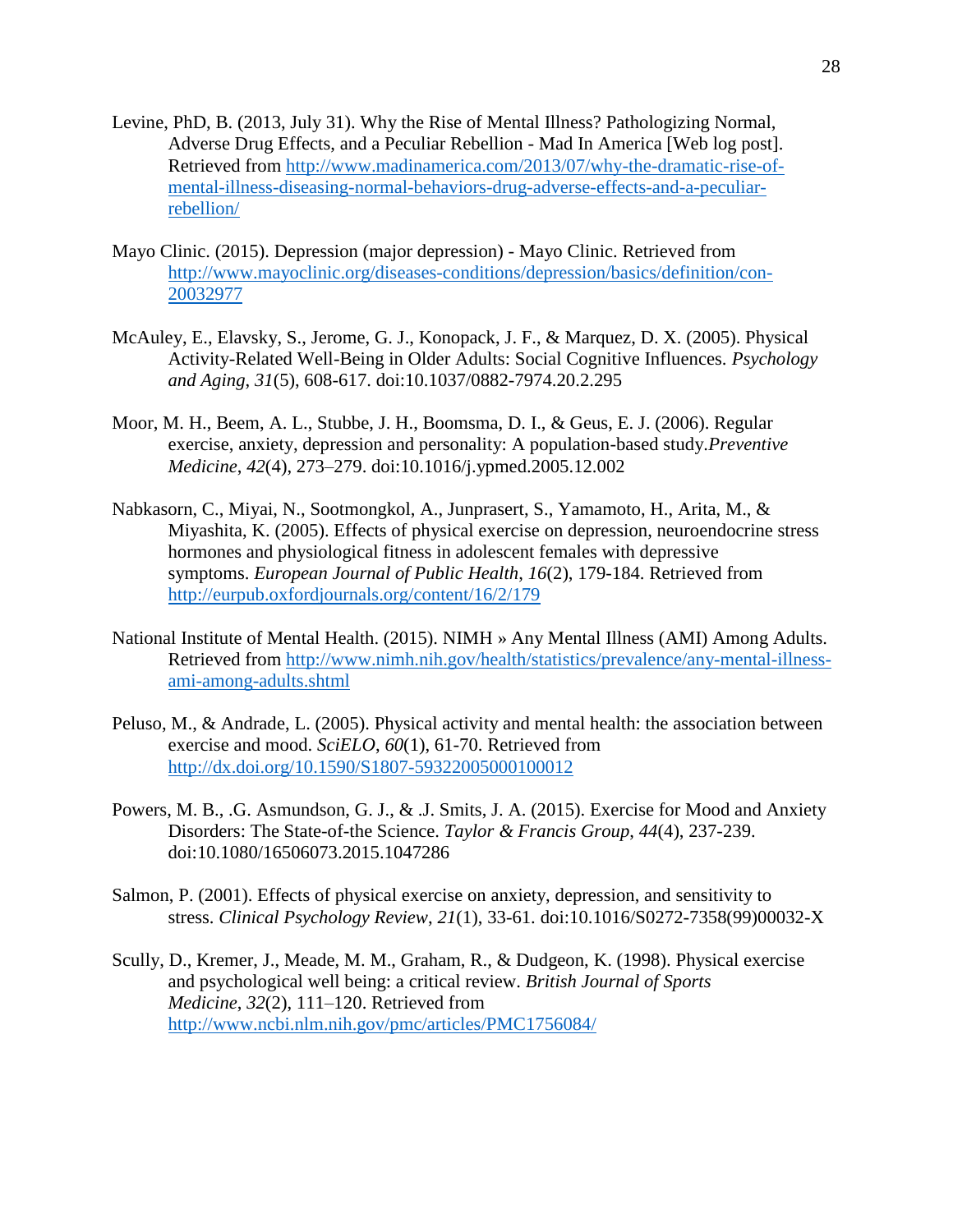- Stathopoulou, G., Powers, M. B., Berry, A. C., Smits, J. A., & Otto, M. W. (2006). Exercise Interventions for Mental Health: A Quantitative and Qualitative Review.*Clinical Psychology-science and Practice*, *13*, 179-190. doi:10.1111/j.1468-2850.2006.00021.x
- Ströhle, A. (2009). Physical activity, exercise, depression and anxiety disorders. *Journal of Neural Transmission*, *116*, 777-784. doi:10.1007/s00702-008-0092-x
- Stubbe, J. H., Moor, M. H., Boomsma, D. I., & Geus, E. J. (2007). The association between exercise participation and well-being: A co-twin study. *Preventive Medicine*, *44*(2), 148– 152. doi:10.1016/j.ypmed.2006.09.002
- Stults-Kolehmainen, M. A., & Sinha, R. (2015). The effects of stress on physical activity and exercise. *US National Library of Medicine National Institutes of Health*,*44*(1), 81–121. doi:10.1007/s40279-013-0090-5
- Tamminga, C. A., Nemeroff, C. B., Blakely, R. D., Brady, L., Carter, C. S., Davis, K. L., . . . Suppes, T. (2002). Developing novel treatments for mood disorders: accelerating discovery. *Biological Psychiatry*, *52*(6), 589–609. doi:10.1016/S0006-3223(02)01470-1
- <span id="page-28-0"></span>World Health Organization. (2015). WHO | Physical Activity. Retrieved from <http://www.who.int/dietphysicalactivity/pa/en/>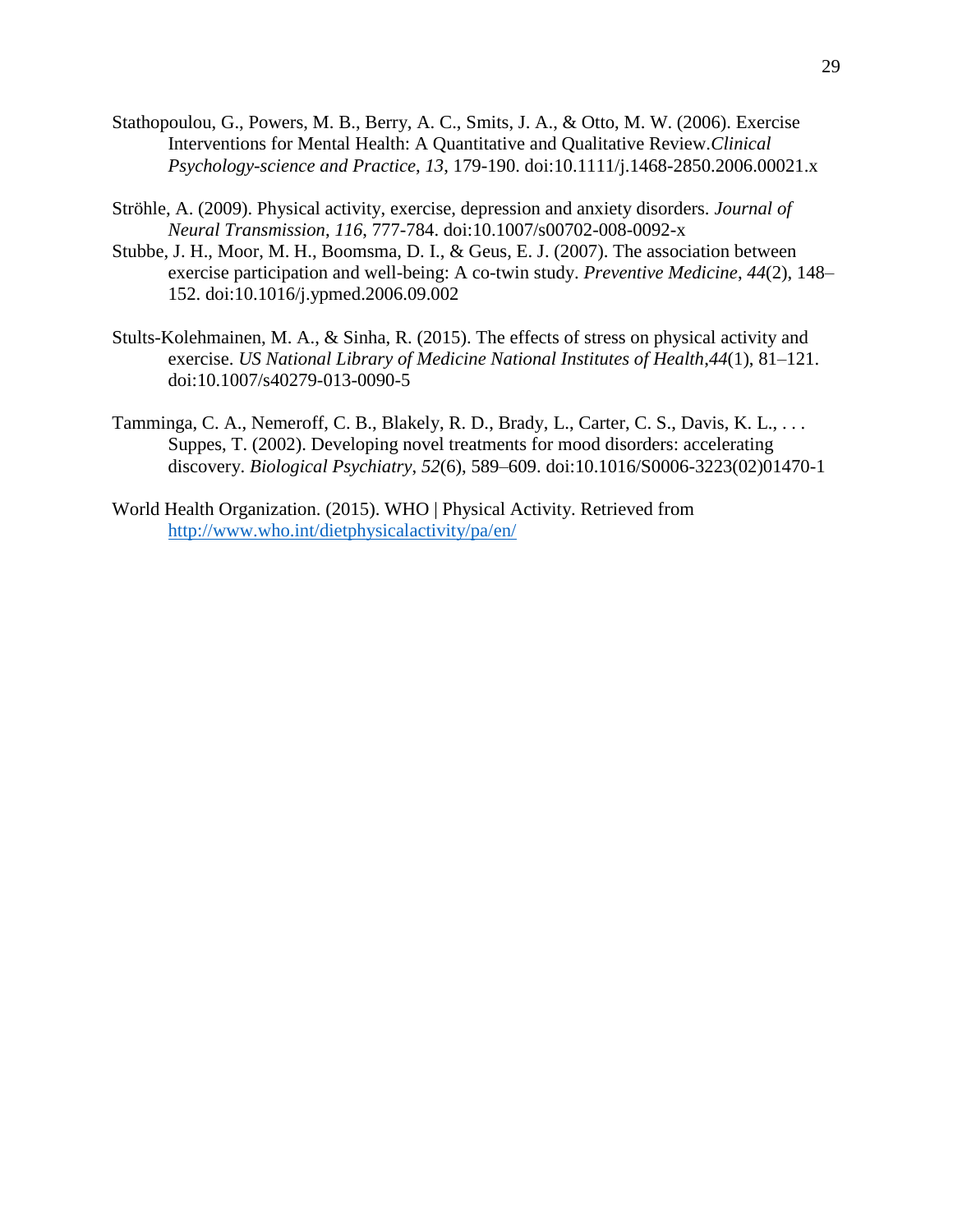# **Appendix A**

# **Informed Consent Form**

<span id="page-29-0"></span>Dear Participant,

You will be participating in a study investing the effects of indoor-outdoor physical exercise on individuals.

The purpose of this research is to determine if introducing exercise into an individual's day to day life will prove to be effective and improve the person's overall psychological well-being.

For the first part of this study, you will be filling out a questionnaire on your history dealing with your psychological well-being and how you felt before introducing exercise into your life as either a complementary treatment to psychotherapy and pharmacological therapy, or your daily life. After completing this study, you will fill out another questionnaire on how exercising has impacted your mood, self-esteem, stress levels, and/or depression and anxiety symptoms.

Your participation is voluntary. If at any time during this study you wish to no longer participate, you are free to do so without any consequences.

After I collect your data, I will delete the recordings to protect your privacy.

The information provided in this study will be anonymous.

Eighteen percent of the population suffer from some sort of mental illness. By constructing this study, researchers can better understand the relationship between exercise and psychological well-being.

If you have any further questions prior to your participation, please do not hesitate to contact me.

Date: \_\_\_\_\_\_\_\_\_\_\_\_\_\_\_\_\_\_\_\_\_\_\_\_ Initial: \_\_\_\_\_\_\_\_\_\_\_\_\_\_\_\_\_\_\_\_\_\_\_\_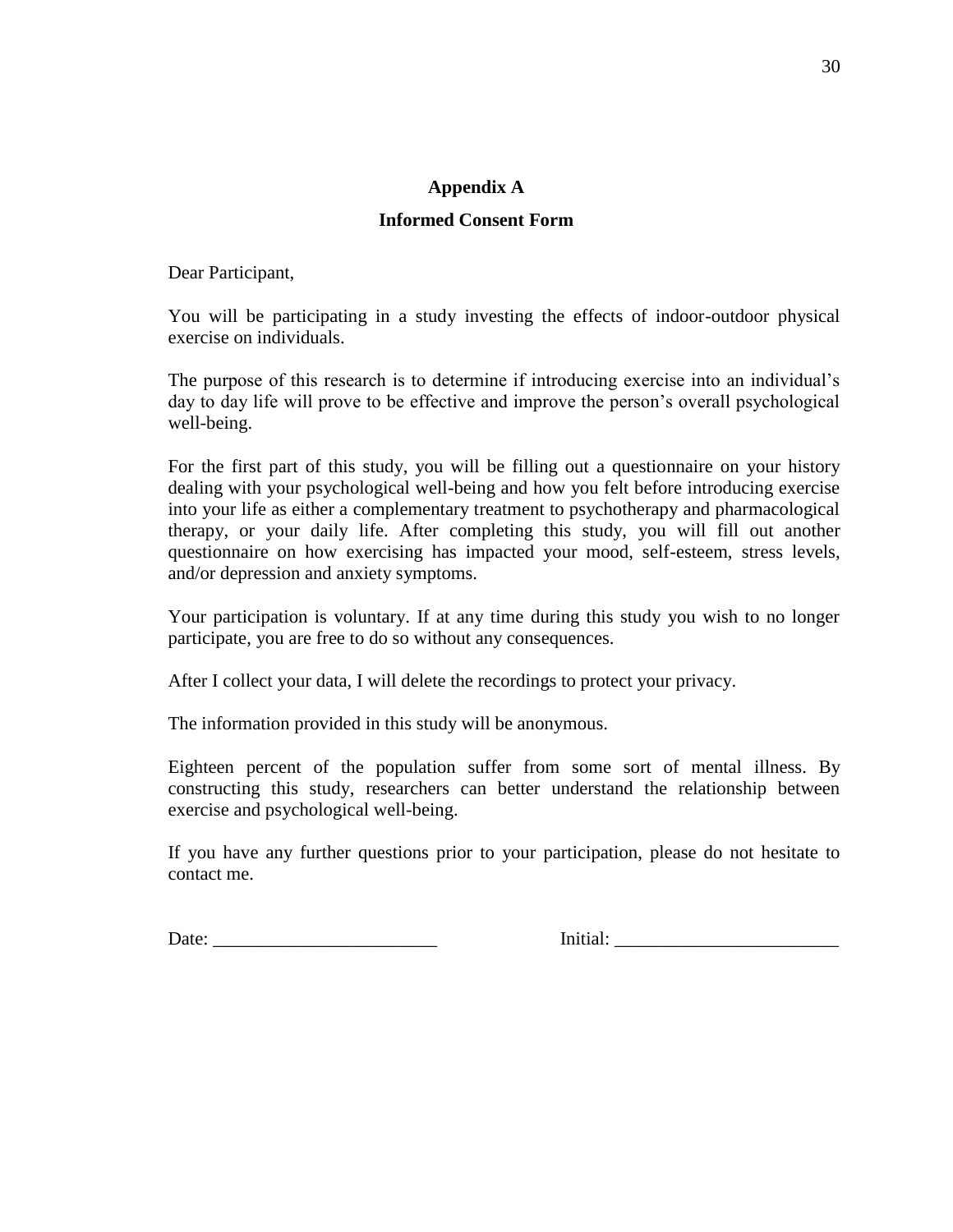# **Appendix B**

# <span id="page-30-1"></span><span id="page-30-0"></span>**Questionnaire #1: The Effect of Indoor-Outdoor Physical Exercise on an Individual's Psychological Well-being**

- 1. Name:
- 2. Age:
- 3. Height:
- 4. Weight:
- 5. Highlight or circle the decrease in psychological well-being you are currently experiencing (Select All That Apply).
	- a. Decrease Mood Level
	- b. Decrease Self-esteem Level
	- c. High Stress
	- d. Depression
	- e. Anxiety
- 6. History of decrease psychological well-being.
- 7. Rate your mood level from 1-10 on average. 10 being the best and 1 being the worse.
- 8. Rate your self-esteem level from 1-10 on average. 10 being the best and 1 being the

worse.

- 9. Rate your stress level from 1-10 on average. 10 being the worse and 1 being the best.
- 10. List your depression symptoms.
- 11. List your anxiety symptoms.
- 12. How would you describe your mood and how do you normally improve it?
- 13. How would you describe your self-esteem?
- 14. How would you describe your stress, what causes you to stress out, and how do you normally deal with your stress?
- 15. How do you normally cope with your depression symptoms?
- 16. How do you normally cope with your anxiety symptoms?